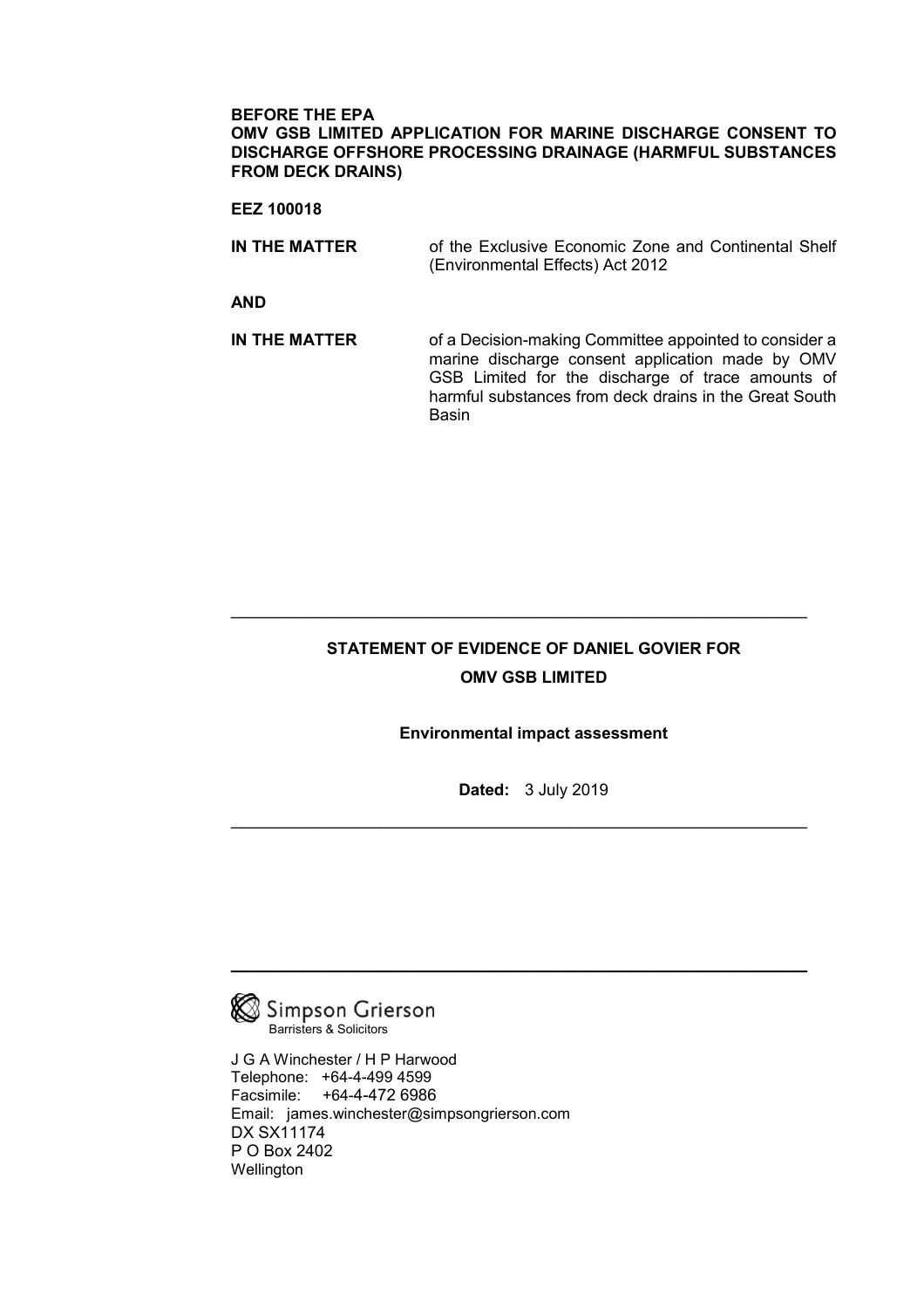# **TABLE OF CONTENTS**

| <b>Executive summary</b>              | 3  |
|---------------------------------------|----|
| Introduction                          | 3  |
| Summary of application                | 7  |
| Decision-making framework             | 10 |
| Assessment against section 59 matters | 13 |
| Risk and uncertainty                  | 26 |
| EPA commissioned reports              | 28 |
| Response to submissions               | 29 |
| Section 10 matters and conclusion     | 34 |
|                                       |    |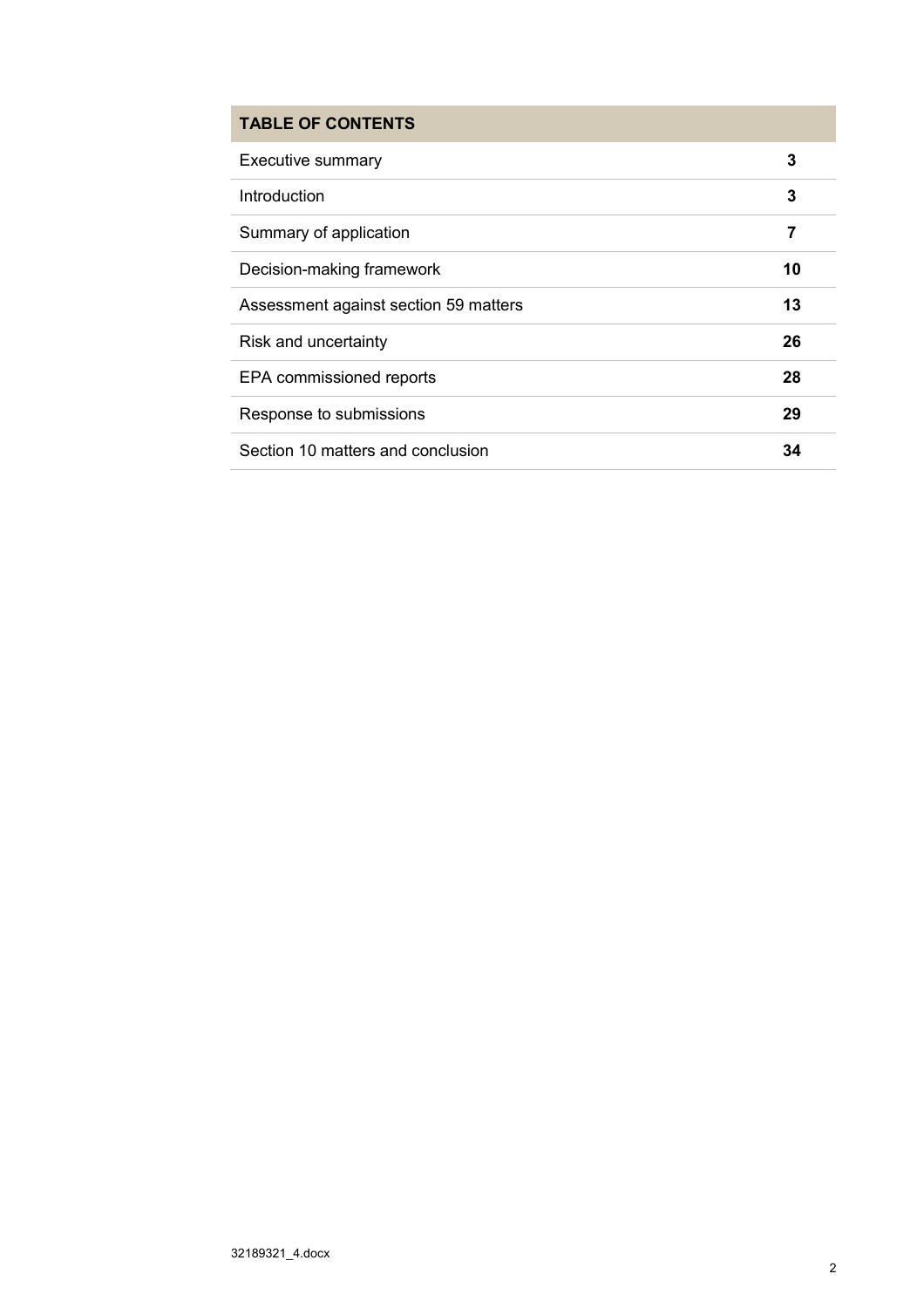## **EXECUTIVE SUMMARY**

- **1.** My evidence covers three main components in relation to OMV GSB Limited's (**OMV GSB**) application for discharge consent for the discharge of trace amounts of harmful substances from deck drains:
	- (a) An assessment of the marine discharge consent application;
	- (b) An assessment of the proposed marine discharge consent conditions; and
	- (c) An assessment of the project against the purpose of the Exclusive Economic Zone and Continental Shelf (Environmental Effects) Act 2012 (**EEZ Act**) in drawing my conclusion.
- **2.** In my view, the proposed discharge is consistent with the 'sustainable management' purpose in section 10 of the EEZ Act.
- **3.** A detailed Environmental Risk Assessment (**ERA**) process was undertaken as part of the Impact Assessment (**IA**), and the risk to receptors, and the effects on the environment and existing interests from the activity were considered to be negligible.
- **4.** For the reasons outlined in my evidence, and the evidence presented by OMV GSB's expert witnesses, I consider that, subject to the adoption of the proposed conditions, and the implementation of the management procedures and mitigation measures identified in the IA, any adverse effects associated with the activity will be negligible or *de minimis*.

## **INTRODUCTION**

## **Qualifications and experience**

- **5.** My full name is Daniel Govier.
- **6.** I have degrees in Bachelor of Science (Zoology), a Post-Graduate Diploma in Marine Science, and a Master of Science in Marine Science, all from University of Otago.
- **7.** I am currently employed as the Asia-Pacific Technical Discipline Manager Marine Science at SLR Consulting Limited (**SLR**), based in Nelson, and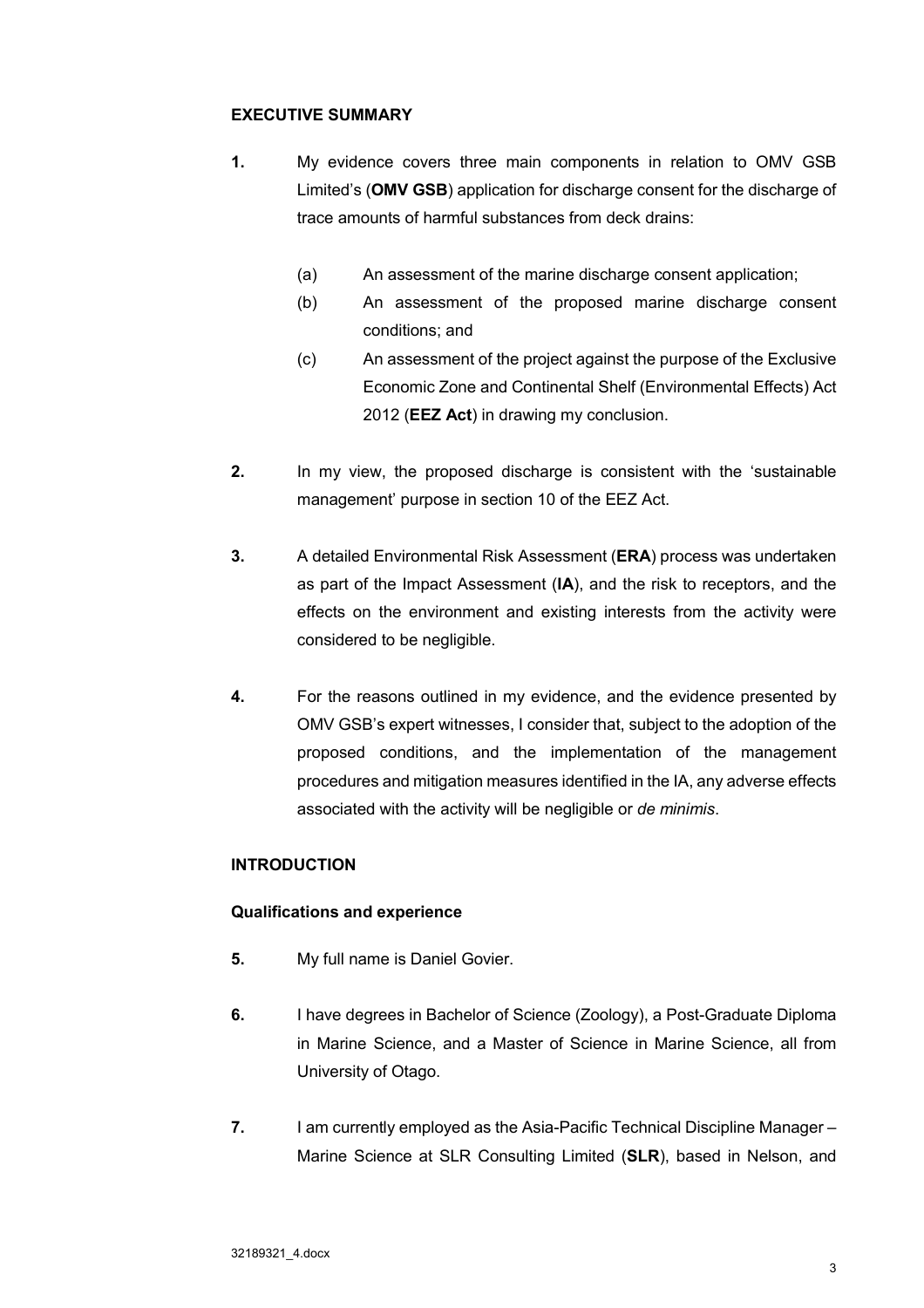have held that position since October 2014. SLR is an environmental consultancy that specialises in IAs, marine consent applications, marine discharge consent applications, and resource consent applications and the development and execution of marine environmental monitoring programmes.

- **8.** Prior to joining SLR, I have held a number of relevant roles. I was the Managing Director at Environmental Offshore Services (2013-2014), specialising in IAs of the offshore marine environment around New Zealand for the oil and gas industry. Environmental Offshore Services was acquired by SLR in October 2014.
- **9.** I was an environmental consultant at Resource and Environmental Management Ltd (2010-2013), where I prepared a number of IAs in New Zealand's offshore marine environment, during the transitional, provisional and fully enacted EEZ Act.
- **10.** I was the Operations Manager at Challenger Scallop Enhancement Company (2009-2010). This role involved the management of the commercial dredge scallop fishery at the top of the South Island and scallop stock assessments.
- **11.** I was a Marine Ecologist at the Cawthron Institute in Nelson (2006-2009). In this role I completed a number of Assessments of Environmental Effects and resource consent applications around the marine environment. In addition, I was involved in developing and executing a large number of ecological monitoring programmes in the marine environment, mainly around marine farms (both finfish and bivalve).
- **12.** I was a Marine Ecologist at the Taranaki Regional Council (**TRC**) (2002- 2006). During my time at the TRC, I led all the marine ecological monitoring programmes along the entire Taranaki coastline and further developed my experience and knowledge of the marine environment. Monitoring programmes were undertaken for all discharge related resource consents in the Coastal Marine Area (**CMA**) and formed part of the compliance monitoring of resource consents. I processed a number of resource consent applications within the CMA, produced officer's reports and developed conditions in accordance with the Resource Management Act 1991 (**RMA**). During my time at the TRC I was involved in all oil and gas related resource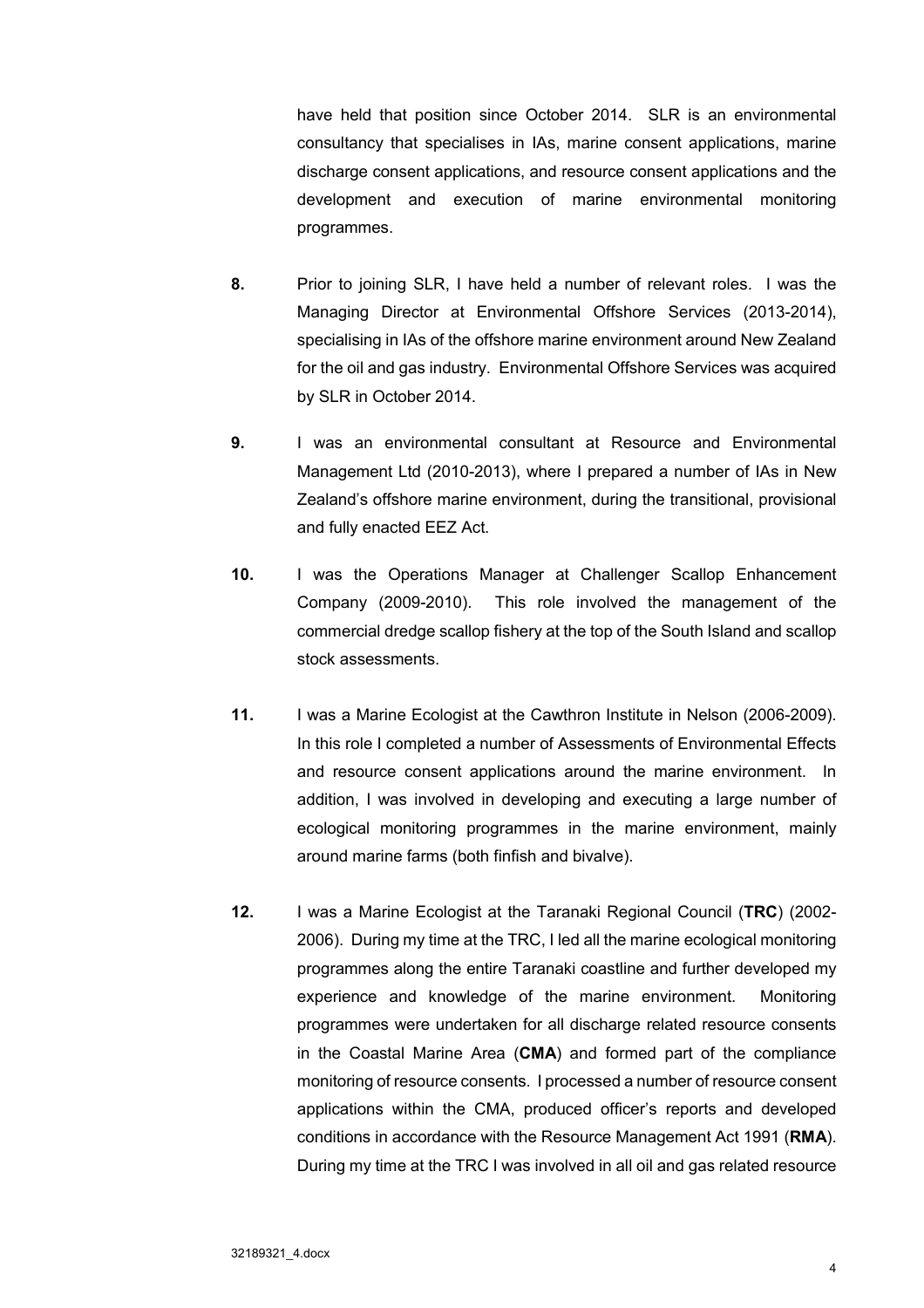consent applications, which included the consenting of the Pohokura Field and the Kupe Field.

**13.** In summary, I have prepared and processed numerous resource consent, marine consent and marine discharge consent applications throughout New Zealand's Exclusive Economic Zone (**EEZ**) and CMA. As a result, I have gained a very good understanding of the different regulatory regimes, and the sensitivities and status of the existing marine environment around New Zealand. This experience spans many regions where oil and gas activities have taken place as well as in regions where oil and gas exploration has not yet occurred.

## **Code of Conduct**

- **14.** I confirm that I have read the Code of Conduct for expert witnesses contained in the Environment Court of New Zealand Practice Note 2014 and that I have complied with it when preparing my evidence. Other than when I state that I am relying on the advice of another person, this evidence is entirely within my area of expertise. I have not omitted to consider material facts known to me that might alter or detract from the opinions that I express.
- **15.** I confirm the contents of this evidence are true and correct to the best of my knowledge.

## **Abbreviations**

- **16.** I use the following abbreviations in my evidence:
	- AOI Areas of Interest;
	- CMA Coastal Marine Area;
	- DMC Decision-making Committee;
	- EAD Programme Exploration and Appraisal Drilling Programme;
	- EEZ Exclusive Economic Zone;
	- EEZ Act Exclusive Economic Zone and Continental Shelf (Environmental Effects) Act 2012;
	- EPA Environmental Protection Authority;
	- ERA Environmental Risk Assessment;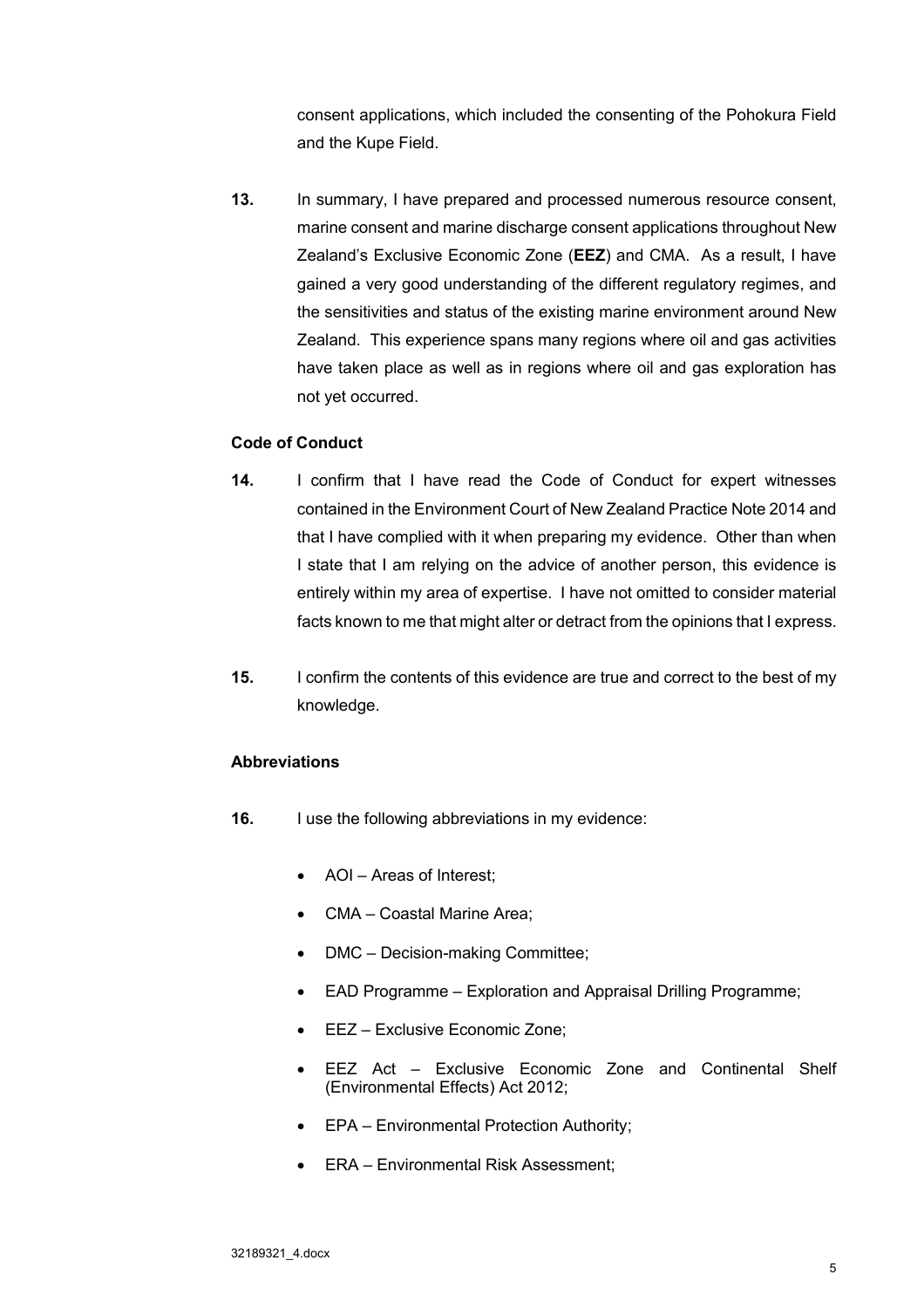- ESRP Emergency Spill Response Plan;
- GSB Great South Basin;
- HSNO Hazardous Substances and New Organisms;
- IA Impact Assessments;
- KIR Key Issues Report;
- IUCN International Union for Conservation of Nature;
- MNZ Maritime New Zealand;
- MODU Mobile Offshore Drilling Unit;
- OGS Oil and Gas Solution Pty Ltd;
- OMV GSB OMV GSB Limited;
- PEC Predicted Environmental Concentration;
- PNEC Predicted No Effects Concentration;
- RMA Resource Management Act 1991; and
- SLR SLR Consulting NZ Limited.

### **Role in marine consent application**

- **17.** SLR was engaged by OMV GSB to assist with the regulatory applications required under the EEZ Act and Maritime Transport Act 1994 to enable the commencement of its EAD Programme. This includes preparing the marine discharge consent application and IA that is the subject of this evidence.
- **18.** I am Project Manager for the SLR Project Team and associated subconsultants who were engaged to provide the relevant technical reports. I led the development and preparation of the IA and the ERA. Given this role, I have been asked to provide evidence about the IA, and the section 59, section 61 and section 10 considerations relevant to my expertise.

## **Scope of Evidence**

**19.** In this brief of evidence, I will discuss: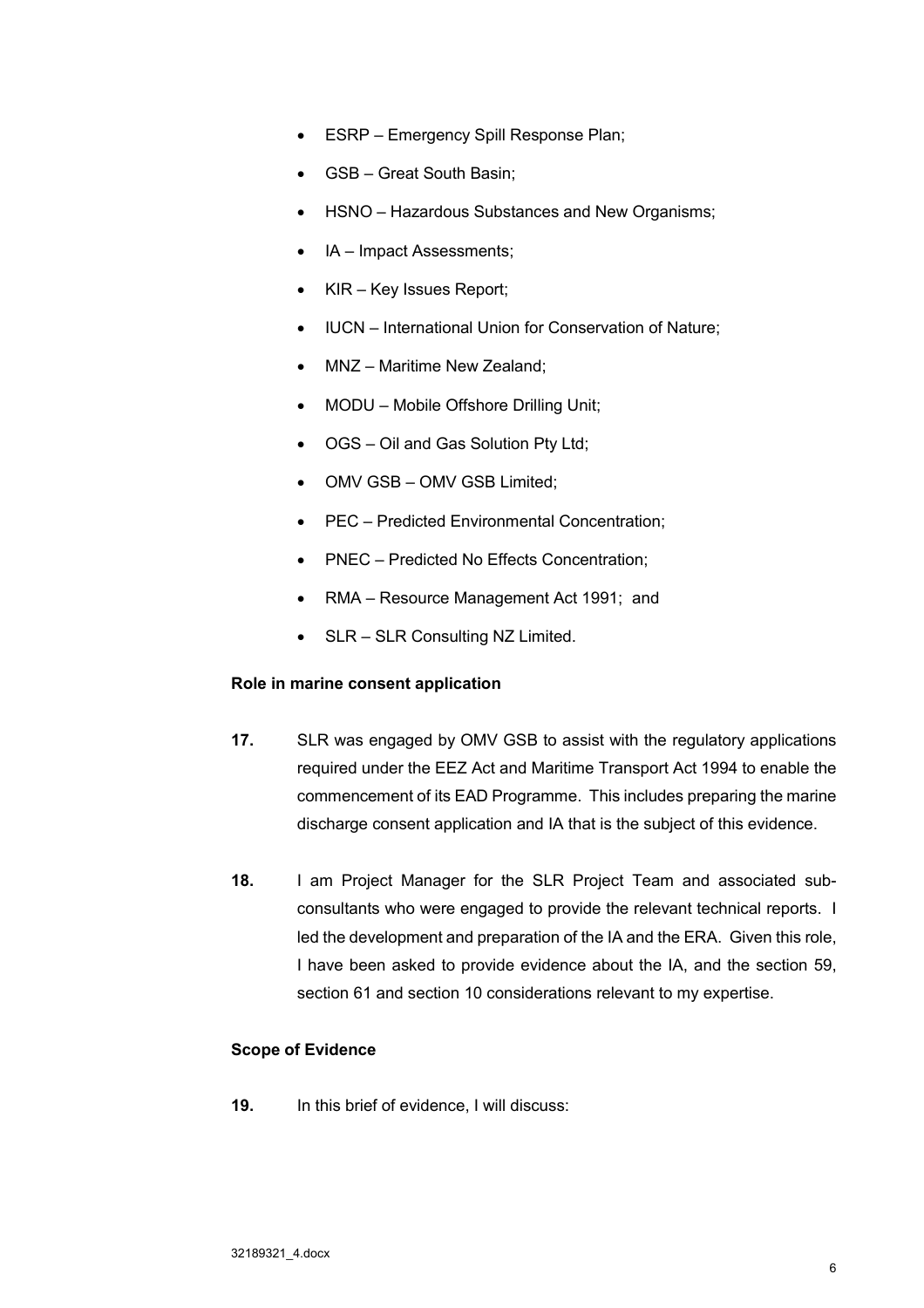- (a) An assessment of the marine discharge consent application covering:
	- (i) A summary of the application;
	- (ii) The decision-making framework set out in section 59 of the EEZ Act and the purpose of the EEZ Act (section 10);
	- (iii) My assessment of the application against the section 59 matters within my expertise; and
	- (iv) My assessment of the EPA Key Issues Report and other commissioned reports, and the submissions relevant to my expertise.
- (b) An assessment of the proposed marine consent conditions; and
- (c) An assessment of the project against the purpose of the EEZ Act in drawing my conclusion.

## **SUMMARY OF APPLICATION**

- **20.** OMV GSB has applied for a marine discharge consent under section 38 of the EEZ Act. The application is to permit the discharge of trace amounts of harmful substances from the deck drains of a MODU associated with its EAD Programme.
- **21.** The EAD Programme includes the drilling of up to three exploration wells and seven appraisal wells within OMV GSB's Petroleum Exploration Permit (**PEP**) 50119. Drilling is anticipated to commence in 2020, and is likely to be completed as part of one or more drilling campaigns over the subsequent duration of PEP 50119, which could extend out to 2030.
- **22.** The proposed wells are located within the Great South Basin (**GSB**) and require a number of different approvals in accordance with the EEZ Act and Maritime Transport Act 1994. Risks not associated with deck drainage discharges, such as drilling in the EEZ, as well as the need for emergency response plans, will be addressed in separate applications and regulatory processes under other marine management regimes.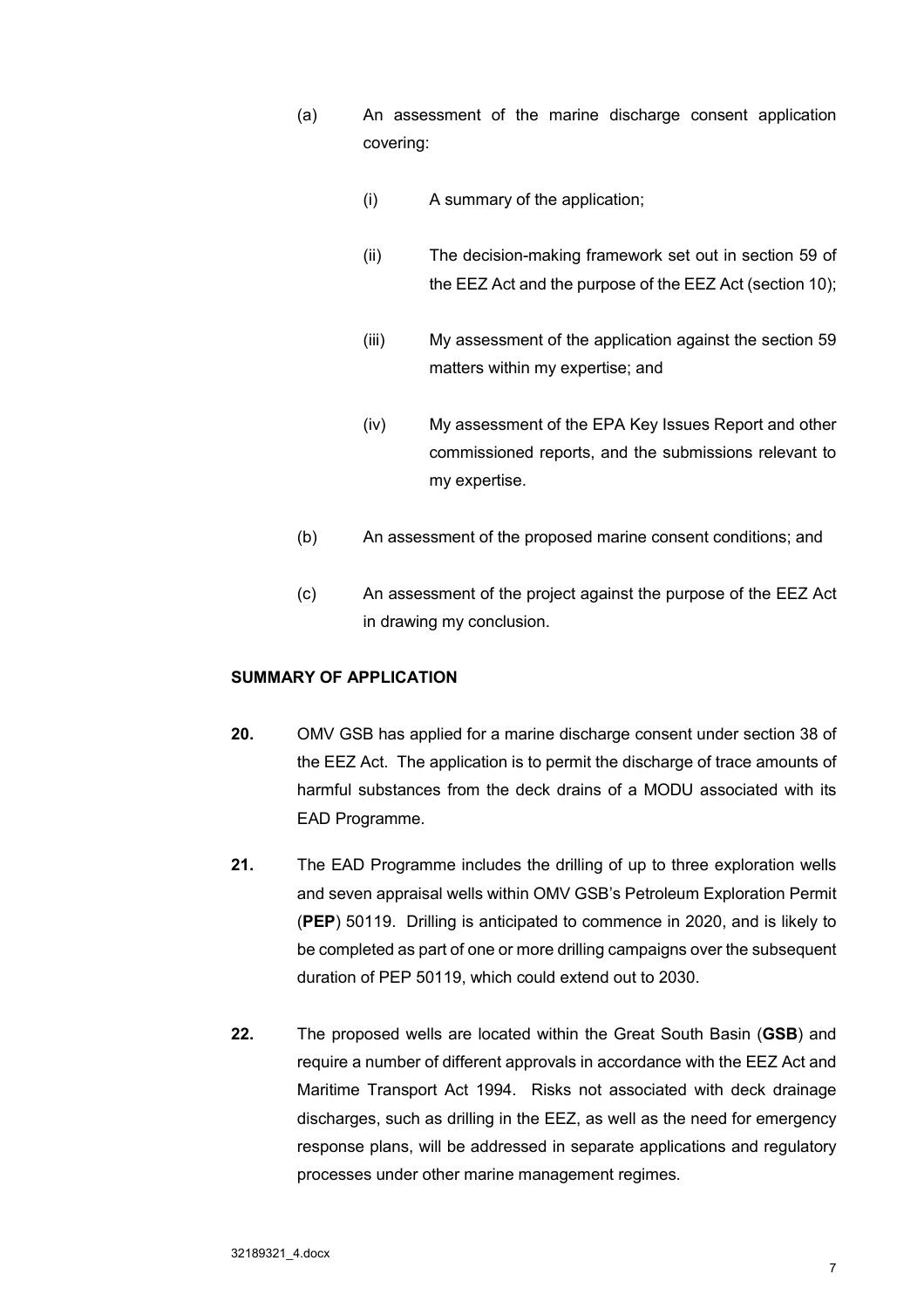- **23.** At the time of preparing this statement, the additional required applications have not been lodged with the EPA, Maritime New Zealand (**MNZ**), but I understand that these applications will be made in the near future.
- **24.** The scope of the IA submitted in support of the marine discharge consent is confined to matters directly relevant to the activity for which consent is sought – the discharge of trace amounts of harmful substances from the deck drains of a MODU.
- **25.** The potential discharge volumes during rain events, harmful substances dilution calculations and the likely zone of influence if a harmful substance discharge occurs is discussed in sections 3.5, 3.6 and 3.7 of the IA, and also in the evidence of **Mr Forrest**.
- **26.** An AOI was developed which encapsulates the proposed well locations within PEP 50119. This AOI was identified to capture the potential effects from all of the proposed activities within the EAD Programme and the same AOI will be used in all of the marine consent applications. For this deck drainage discharge consent application, the AOI was used as the assessment area for assessing effects from potential discharges of trace amounts of harmful substances from the deck drains of a MODU on existing marine habitats and communities within the AOI. Surrounding areas were also considered to assess whether those receptors would be at risk from any potential discharge of trace amounts of harmful substances from the deck drains of a MODU associated with the EAD Programme.
- **27.** An ERA was undertaken as part of the IA to identify the relative significance of potential effects from the discharge of trace amounts of harmful substances from the deck drains of a MODU. This assessment process was based on a consequence and likelihood approach. The methodology for the IA was adapted from NIWA's risk assessment framework for activities in New Zealand's EEZ and extended continental shelf<sup>1</sup> and the joint Australian & New Zealand International Standard Risk Management –

<sup>1</sup> MacDiarmid, A., Beaumont, J., Bostock, H., Bowden, D., Clark, M., Hadfield, M., Heath, P., Lamarche, G., Nodder, S., Orpin, A., Stevens, C., Thompson, D., Torres, L., Wysoczanski, R., 2012. 'Expert Risk Assessment of Activities in the New Zealand Exclusive Economic Zone and Extended Continental Shelf', prepared for the Ministry for the Environment, NIWA Client Report No: WLG2011-39, 139pp.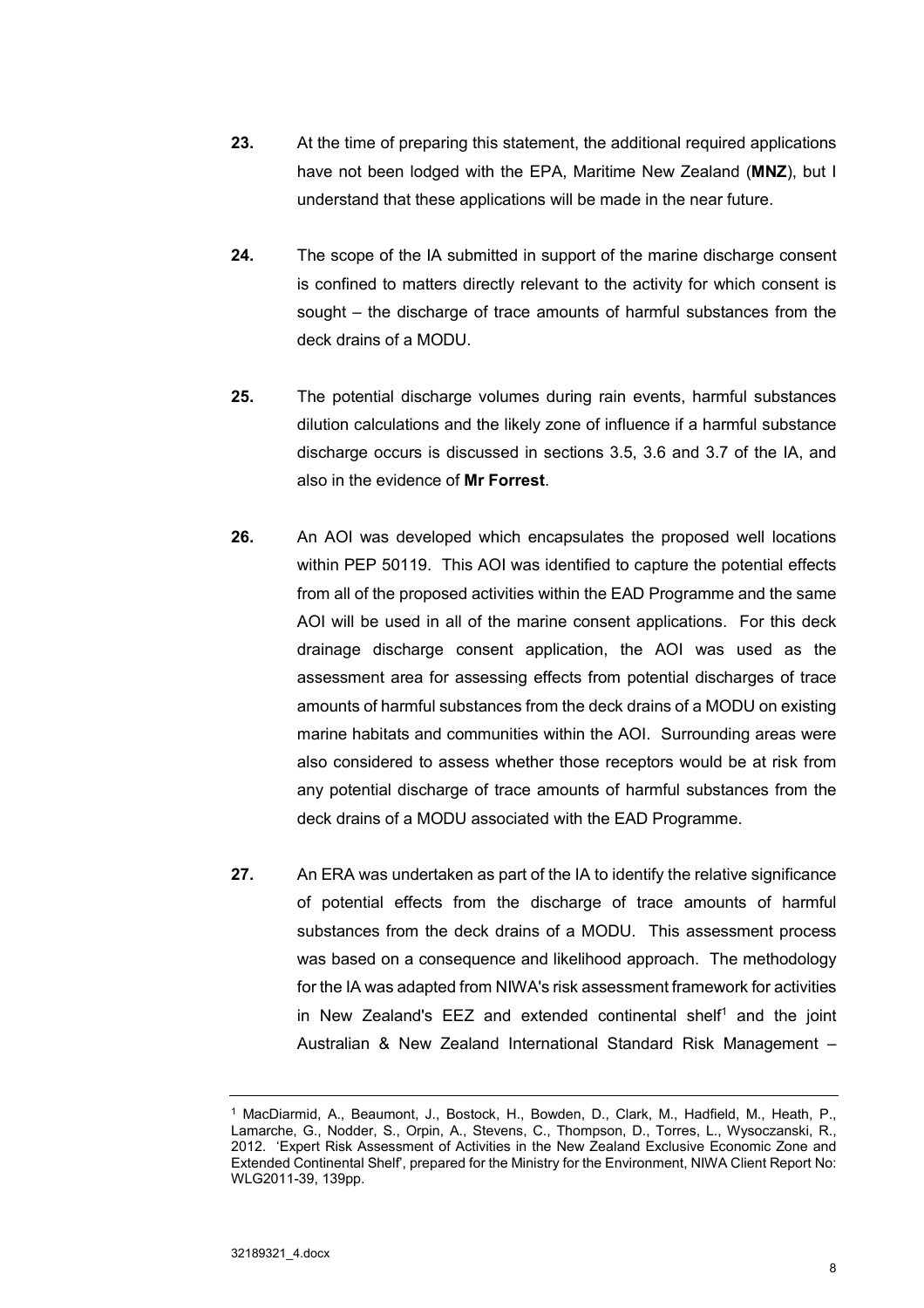Guidelines, (ASNZS, ISO 3100:2018)<sup>2</sup>. This is discussed in further detail in section 7 of the IA.

- **28.** The following factors were taken into account in the assessment of effects on the environment from the proposed discharge:
	- (a) The MODU and operational procedures have been designed to minimise the potential for discharges of harmful substances via the deck drainage system through a number of measures such as secondary containment/bunding, shut off drains, alarms, etc. The mitigation measures in place on the MODU will ensure that the probability of a loss of containment of a harmful substance to deck is as low as reasonably practicable;
	- (b) If a loss of containment of harmful substance to deck occurs, there will only be trace amounts left on the deck following clean up procedures that will be in place as part of the Emergency Spill Response Plan (**ESRP**);
	- (c) Should any trace amounts of harmful substance make it into the deck drainage system, the concentrations of harmful substance within the product will be diluted in the settling tank. Upon discharge to the marine environment, the harmful substance would be further diluted;
	- (d) The discharge of trace amounts of harmful substances will be below the Predicted No Effects Concentration (**PNEC**) in the receiving water well within a 200 m zone of influence. This is a result of the low volume of harmful substance and the high energy offshore marine environment in the GSB; and
	- (e) The application is made on a prospective and precautionary basis in that any discharges of trace amounts of harmful substances from deck drainage to the marine environment will be accidental and at most intermittent (and may not ever occur).

<sup>2 &#</sup>x27;ISO 3100:2018, Australian & New Zealand International Standard Risk Management – Guidelines' International Organization for Standardization.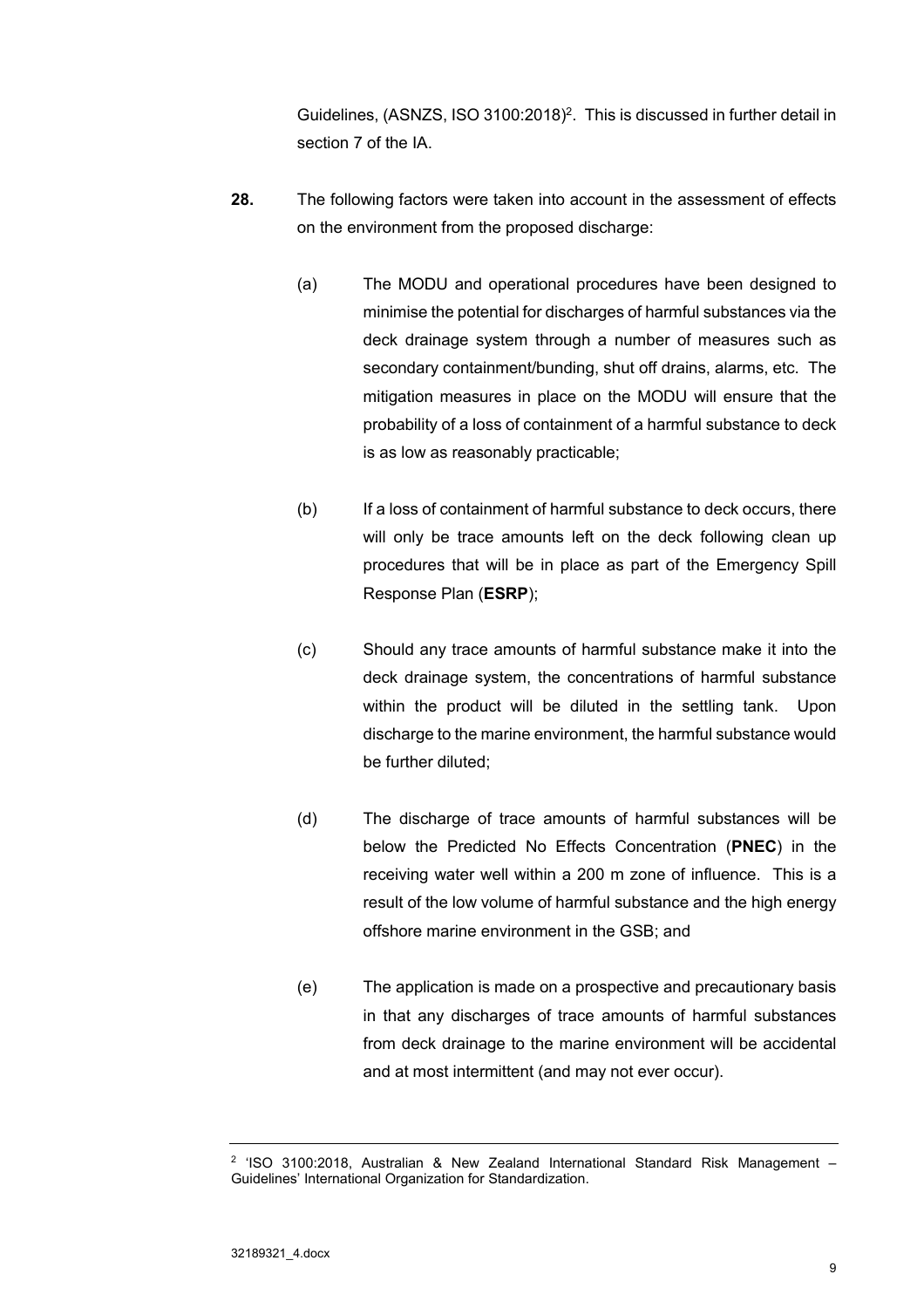**29.** After working through the detailed ERA process, my team and I concluded that that the risk to receptors and the effects on the marine environment, existing interests and human health from the discharge of trace amounts of harmful substances from deck drainage is negligible.

#### **DECISION MAKING FRAMEWORK**

**30.** Unlike resource consent applications under the RMA, there is not yet a policy framework to quide decision-making under the  $EEZ$  Act.<sup>3</sup> However, the DMC must consider the matters set out in section 59 of the Act. Section 59 is set out below for ease of reference. I have highlighted subsection (2A) which is of particular relevance to this application:

#### **59 Marine consent authority's consideration of application**

- (1) This section and sections 60 and 61 apply when a marine consent authority is considering an application for a marine consent and submissions on the application.
- (2) If the application relates to a section 20 activity (other than an activity referred to in section 20(2)(ba)), a marine consent authority must take into account –
	- (a) any effects on the environment or existing interests of allowing the activity, including –
		- (i) cumulative effects; and
		- (ii) effects that may occur in New Zealand or in the waters above or beyond the continental shelf beyond the outer limits of the exclusive economic zone; and
	- (b) the effects on the environment or existing interests of other activities undertaken in the area covered by the application or in its vicinity, including –
		- (i) the effects of activities that are not regulated under this Act; and
		- (ii) effects that may occur in New Zealand or in the waters above or beyond the continental shelf beyond the outer limits of the exclusive economic zone; and
	- (c) the effects on human health that may arise from effects on the environment; and
	- (d) the importance of protecting the biological diversity and integrity of marine species, ecosystems, and processes, and

<sup>&</sup>lt;sup>3</sup> For example, no National Policy Statements have been created for any activities in the EEZ.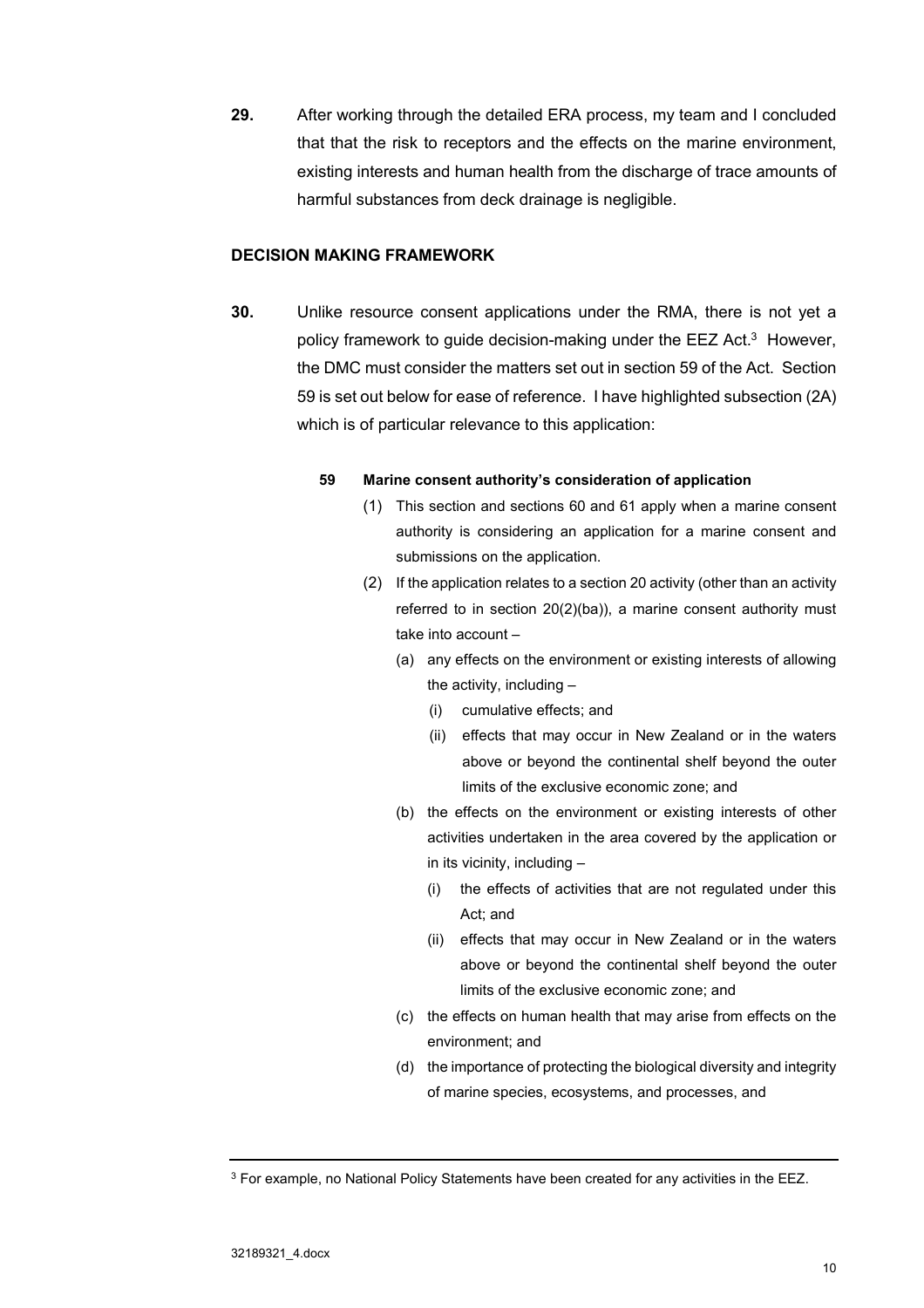- (e) the importance of protecting rare and vulnerable ecosystems and the habitats of threatened species; and
- (f) the economic benefit to New Zealand of allowing the application; and
- (g) the efficient use and development of natural resources; and
- (h) the nature and effect of other marine management regimes; and
- (i) best practice in relation to an industry or activity; and
- (j) the extent to which imposing conditions under section 63 might avoid, remedy, or mitigate the adverse effects of the activity; and
- (k) relevant regulations (other than EEZ policy statements); and
- (l) any other applicable law (other than EEZ policy statements); and
- (m) any other matter the marine consent authority considers relevant and reasonably necessary to determine the application.
- **(2A) If the application is for a marine discharge consent, the EPA must take into account –** 
	- **(a) the matters described in subsection (2), except paragraph (c); and**
	- **(b) the effects on human health of the discharge of harmful substances if consent is granted.**
- (2B) If the application is for a marine dumping consent or relates to an activity referred to in section 20(2)(ba), the EPA must take into account –
	- (a) the matters described in subsection (2), except paragraphs (c), (f), (g), and (i); and
	- (b) the effects on human health of the dumping of waste or other matter, or the abandonment of the pipeline, if consent is granted; and
	- (c) any alternative methods of disposal of the waste, other matter, or pipeline that could be used; and
	- (d) whether there are practical opportunities to reuse, recycle, or treat the waste, other matter, or pipeline.
- (3) The marine consent authority must have regards to  $-$ 
	- (aa) EEZ policy statements; and
	- (a) any submissions made and evidence given in relation to the application; and
	- (b) any advice, reports, or information sought under this Part and received in relation to the applications; and
	- (c) any advice received from the Māori Advisory Committee.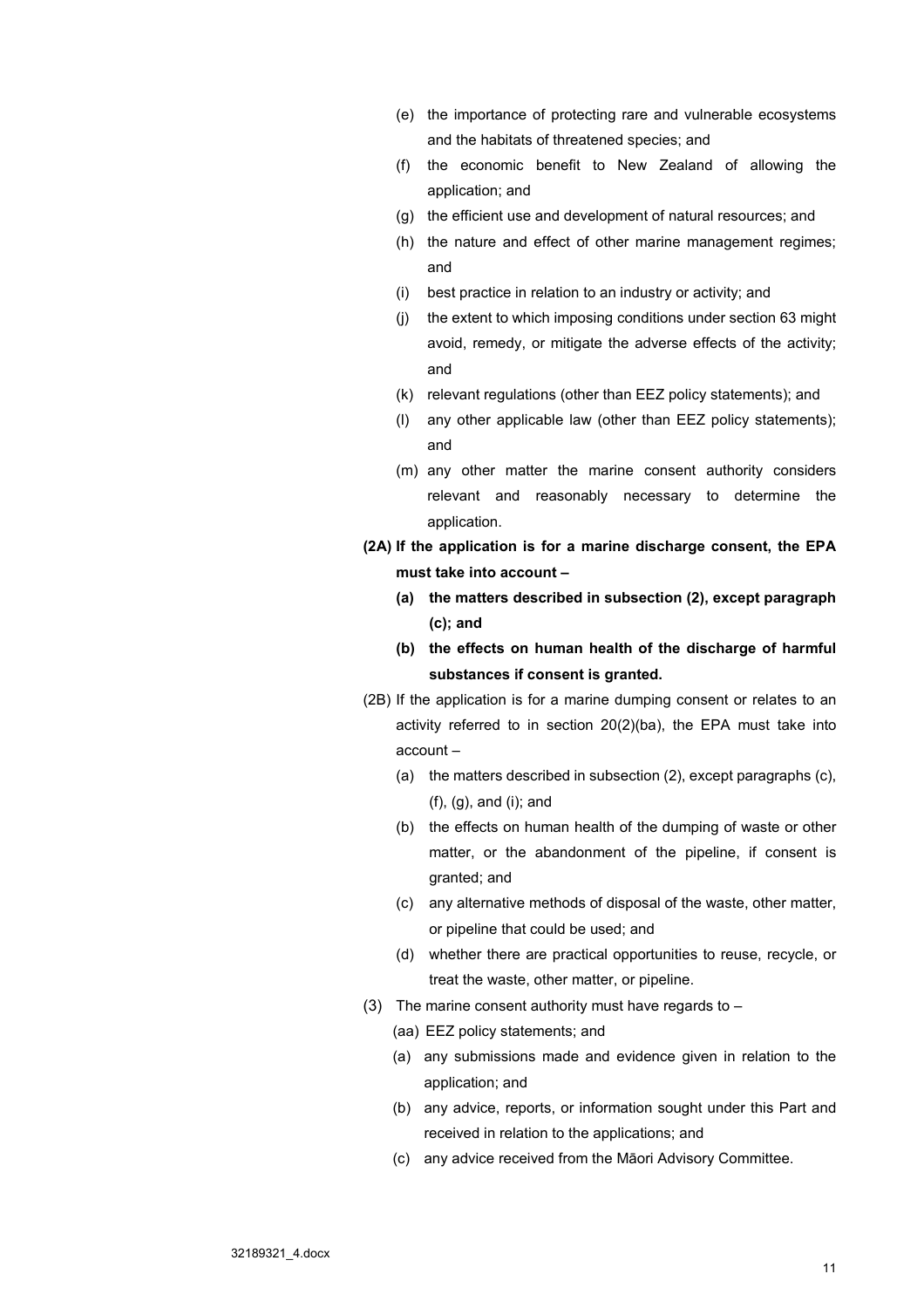- (4) When considering an application affected by section 74, the marine consent authority must also have regard to the value of the investment in the activity of the existing consent holder.
- (5) Despite subsection (3), the marine consent authority must not have regards to  $-$ 
	- (a) trade competition or the effects of trade competition; or
	- (b) the effects on climate change of discharging greenhouse gases into the air; or
	- (c) any effects on a person's existing interest if the person has given written approval to the proposed activity.
- (6) Subsection (5)(c) does not apply if the person has given written approval but the person withdraws the approval by giving written notice to the marine consent authority –
	- (a) before the date of the hearing, if there is one; or
	- (b) if there is no hearing, before the marine consent authority decides the application.
- **31.** Section 60 contains further matters that the DMC must have regard to when considering the effects of an activity on existing interests under section 59(2)(a) above. Section 61 also prescribes information principles that the DMC is required to follow.
- **32.** Section 10 is also a key consideration, being the purpose of the Act. It is set out below:

#### **10 Purpose**

- (1) The purpose of this Act is to promote the sustainable management of the natural resources of the exclusive economic zone and the continental shelf.
- (2) In this Act, sustainable management means managing the use, development, and protection of natural resources in a way, or at a rate, that enables people to provide for their economic wellbeing while—
	- (a) sustaining the potential of natural resources (excluding minerals) to meet the reasonably foreseeable needs of future generations; and
	- (b) safeguarding the life-supporting capacity of the environment; and
	- (c) avoiding, remedying, or mitigating any adverse effects of activities on the environment.
- (3) In order to achieve the purpose, decision-makers must—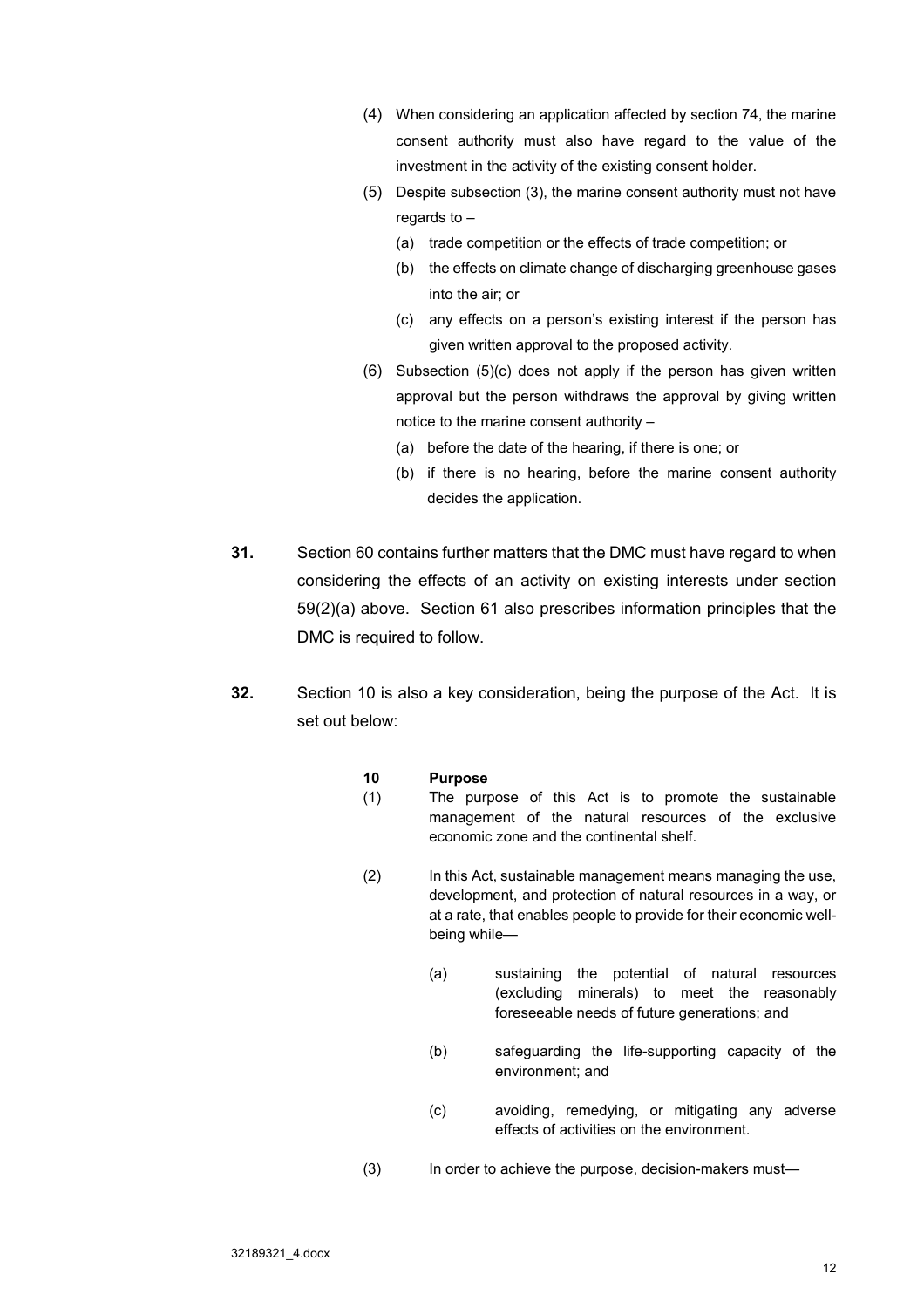- (a) take into account decision-making criteria specified in relation to particular decisions; and
- (b) apply the information principles to the development of regulations and the consideration of applications for marine consent.
- **33.** The assessment that follows will step through the key relevant aspects of section 59 within my expertise, address the uncertainty and risk associated with the application, and section 10.

### **ASSESSMENT AGAINST SECTION 59 MATTERS**

#### **Section 59(2)(a) and (b) – Effects on the environment or existing interests**

### *Effects on the environment*

- **34.** The effects of the activity on the environment and existing interests are addressed comprehensively in Section 7 of the IA and I do not intend to repeat that here. Also, the important factors that influenced our assessment of the potential effects of the activity on the environment are set out in **paragraph 28** above. I also have read and rely on the evidence of **Mr Forrest**, **Mr Hollinger** and **Mr Selischi**.
- **35.** In my opinion, the potential effects on the environment, including effects in the waters above or beyond the continental shelf, from the proposed discharge will be negligible. This is essentially because the volume of any hazardous substances that could be discharged via the drainage system (if any) is very small (at an assumed maximum of 250 ml), and the dilution and dispersion of the substances would be immediate and rapid on entering the marine environment.
- **36.** As indicated in **paragraph 25**, **Mr Forrest**'s evidence provides the background information on the dilution calculations that have been used for the discharge scenario in the IA and determining the zone of influence. A 200 m zone of influence was calculated for the discharge of harmful substances from the deck drainage system to dilute the full amount of the most ecotoxic harmful substance likely to be onboard the MODU down to the PNEC. This is based on the assumption that the entire amount of the harmful substance entered the water immediately (i.e. no dilution) and this is considered by Mr Forrest to be highly conservative. This approach and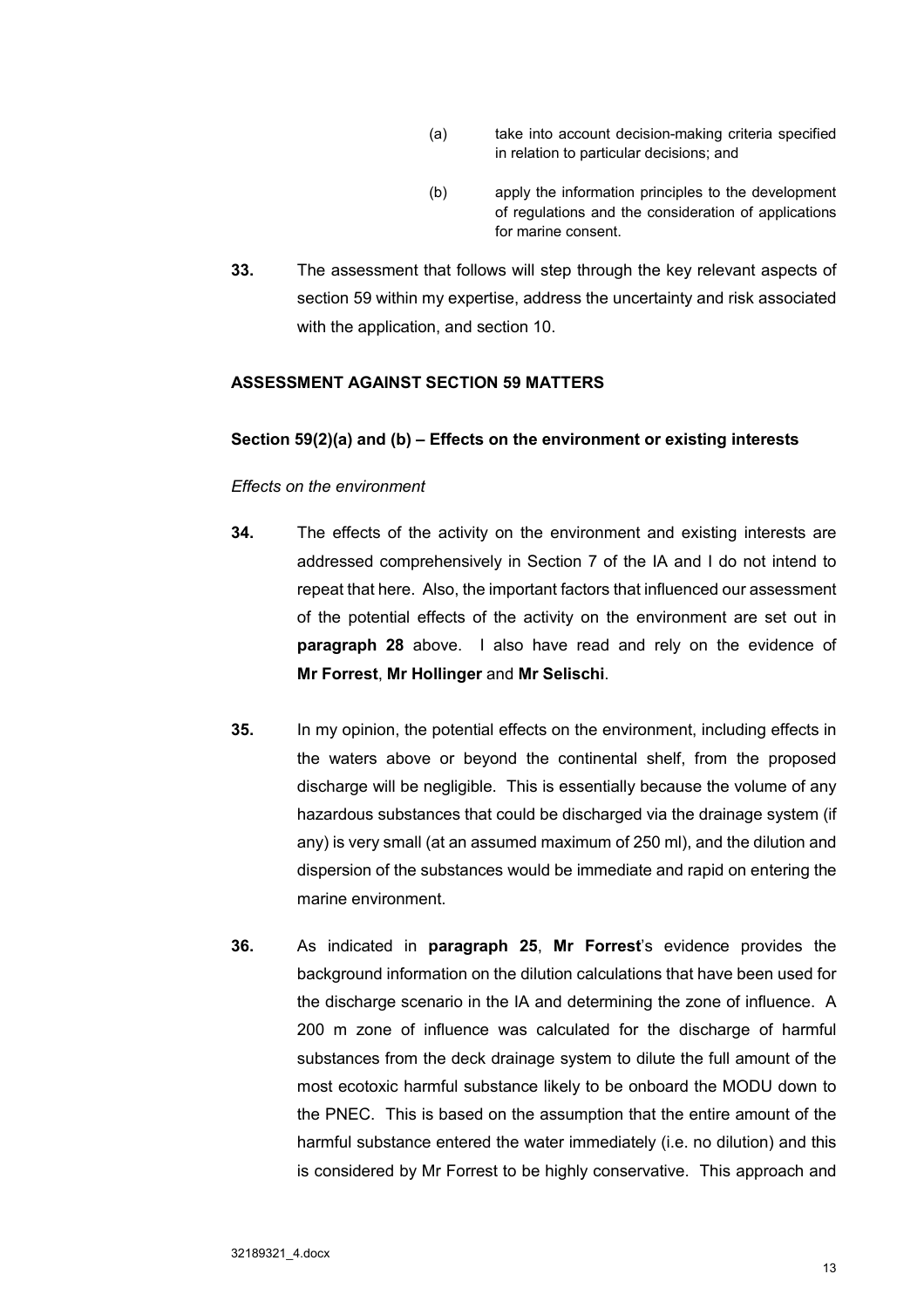calculations were also based on modelling of the discharge of produced water from the FPSO Raroa that has a daily discharge over 500 times greater than the predicted total daily rainfall discharge volume for the largest MODU in the recent tender process with the lowest calculated rainfall.<sup>4</sup>

- **37.** Mr Forest's evidence presents the calculations that were used in the IA for the worst case scenario (i.e. least dilution, smallest tank size and most ecotoxic substance) and if a spill occurred and 250 mL of harmful substance entered the deck drainage system, and assuming that the entire 250 mL of harmful substance was discharged directly into the receiving water (i.e. no dilution within deck drainage system). Mr Forrest determined from his calculations in **paragraph 64** that under this scenario, the volume of water required to dilute the Predicted Environmental Concentration (**PEC**) of CI-111 to below PNEC extends out from the MODU as a hemisphere with a 12 m radius.
- **38.** In summary, my assessment based on the calculations of Mr Forest is that the risk of the activity on the environment is negligible. Not only is the risk negligible, but the potential effects of any discharge of trace amounts of harmful substances through the deck drainage, should it occur, would also be negligible.

### *Potential effects on existing interests*

**39.** The existing activities that take place within the wider GSB have been identified as commercial fishing and maritime traffic and the closest boundary of the AOI is 24 km offshore from the CMA. However, these existing activities are dispersed over a wide area of the GSB, primarily inshore and are not confined to the AOI. The AOI lies within Fisheries Management Area 3, where deepwater commercial fishing effort targets the deepwater fisheries associated around the shelf edge. An assessment of the fishing effort undertaken within the AOI during 2014-2018 has reported approximately 52 fishing events over the five years where bottom trawling and set netting caught approximately 87,000 kg of fish.<sup>5</sup>

<sup>4</sup> Forest statement of evidence, para 62.

<sup>&</sup>lt;sup>5</sup> Information provided by MPI in support of OMV's subsequent marine and discharge consent applications for the GSB EAD Programme.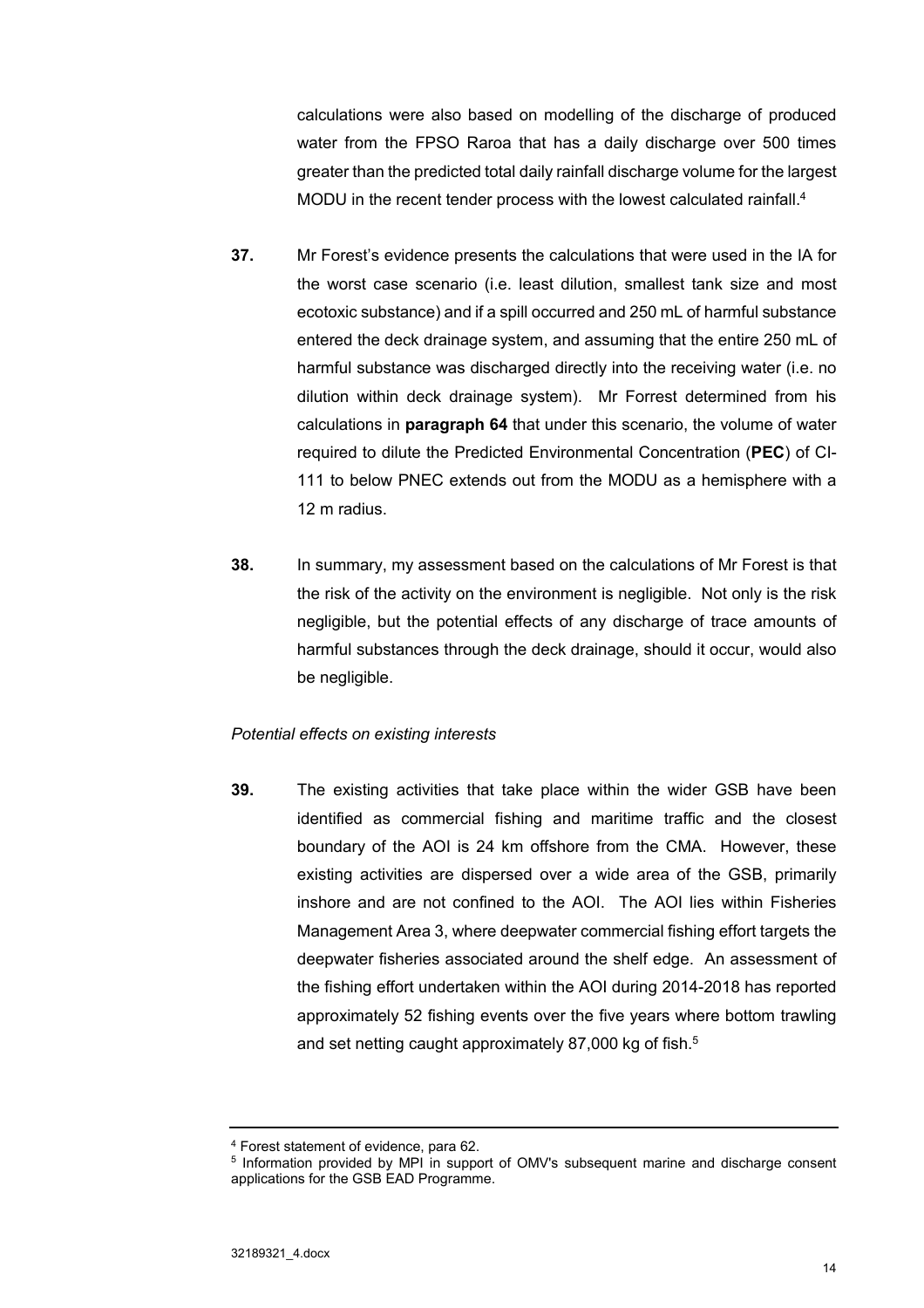- **40.** New Zealand's 58 iwi hold shares in settlement quota in these deepwater fisheries. Te Ohu Kaimoana manages the quota for most of the iwi quota holders within the AOI. However, Ngāi Tahu Seafood manages their own fisheries assets as well as the fisheries settlement assets owned by Ngāi Tahu Fisheries Settlement Limited relevant to the AOI.
- **41.** The IA concludes that the groups that have an existing interest within the AOI are The Deepwater Group (who represent the deepwater commercial fishers and quota holders), Te Ohu Kaimoana and Ngāi Tahu Seafoods.
- **42.** With the exception of commercial fishing activity (section 4.5.2 of the IA), and as detailed in **paragraph 39** there are no other activities which occur within the AOI.
- **43.** The cultural environment around the AOI is described in Section 4.4 of the IA, which identifies the relevant Papatipu Rūnanga that OMV GSB have engaged with.
- **44.** Given the potential risk and associated effects on the receiving environment from a discharge of trace amounts of harmful substance from deck drainage onboard a MODU has been assessed as negligible through the ERA process, it is also my assessment that the potential effects on existing interests, which includes potential effects on commercial fishing activities, will also be negligible. This is supported by the fact that any such discharge would be rapidly diluted and any harmful substance would be below the PNEC beyond the 200 m zone of influence due to the dilution and mixing in the high-energy marine environment. This would result in no receptors being impacted, nor would any harmful substance reach the benthic environment or the coastline or any habitats or species that reside in these areas.
- **45.** A 500 m Non-Interference Zone will also be in place around the MODU so no vessel undertaking fishing activity will be able to get closer than 500 m. Similarly the 2018-2019 New Zealand Nautical Almanac – Annual Notice to Mariners recommends under section 16, that when navigating in the vicinity of production platforms and exploration rigs, an adequate safe margin of distance should be allowed. Where there is sufficient sea room, vessels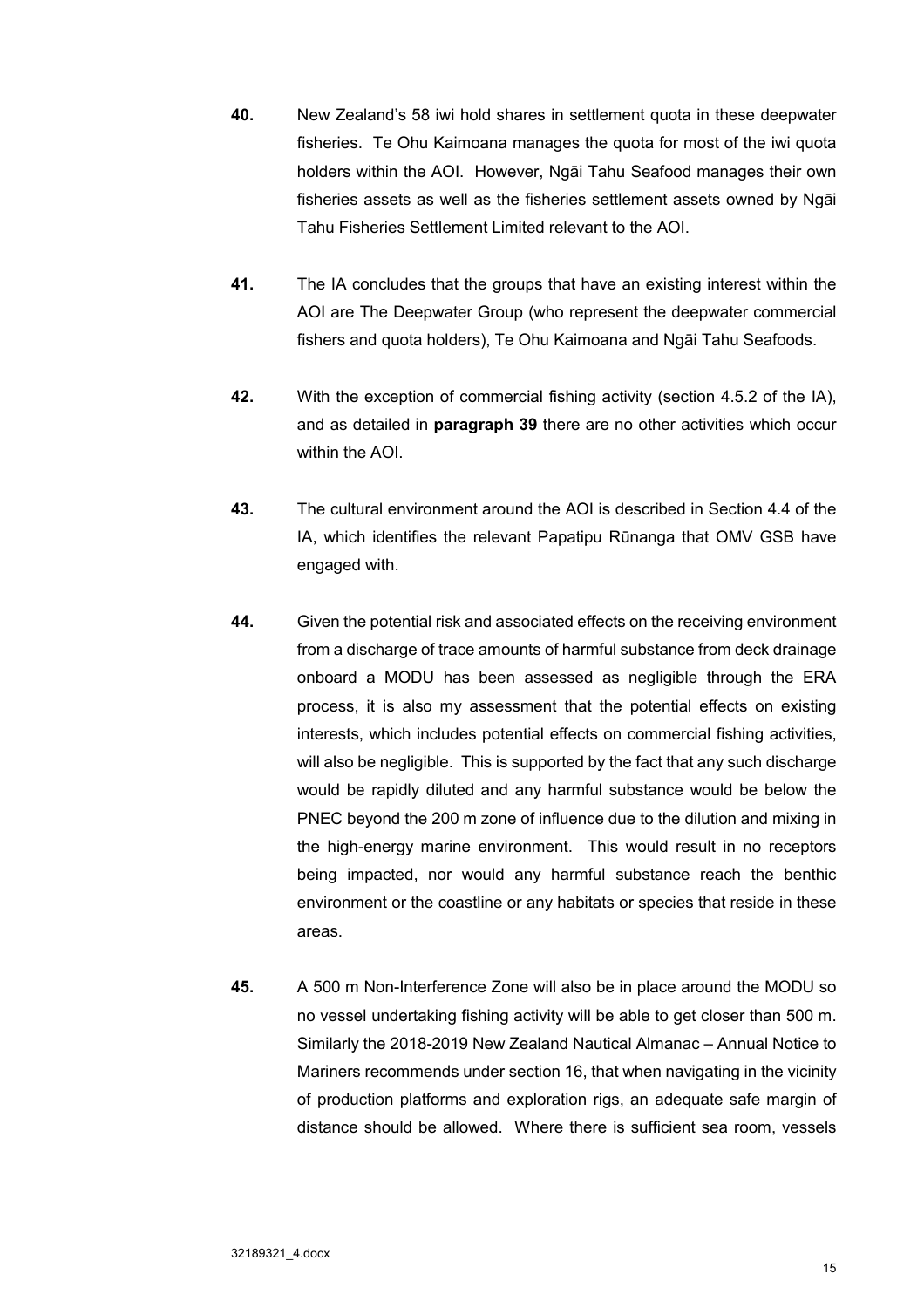should keep at least five nautical miles clear of these installations<sup>6</sup>. It is therefore my opinion that based on the limited amount of fishing activity throughout the AOI over the last five years, and the separation distances recommended in the New Zealand Nautical Almanac, any impact on commercial fishing activities and the associated existing interests from this discharge consent application are negligible.

### *Cumulative impacts*

- **46.** Section 59(2)(a)(i) requires the DMC to take into account cumulative impacts. As part of the ERA process for assessing cumulative impacts I considered three groups of activities; other drilling activities relating to the EAD Programme, other activities within the AOI (such as fishing and maritime traffic) and other activities outside the AOI (land use and coastal discharges). There is the potential that up to 10 exploration and appraisal wells could be drilled within the AOI; however, these wells would be drilled over multiple drilling campaigns within the life of the discharge consent. These details were considered, along with the associated potential discharges of harmful substances within the cumulative impacts ERA discussed below.
- **47.** OMV GSB is the only operator able to drill within PEP 50119 so cumulative impacts from other operators are not a possibility. Given the conservative 200 m zone of influence identified, any actual physical effects from any harmful substance discharge would be spatially limited around the MODU. Not all of the well locations are confirmed yet as future appraisal drilling will depend on the success of the first exploration well (Tāwhaki-1), and this will be the only well drilled during the first campaign. However, OMV have advised me that if an appraisal well was to be drilled, no well would be closer than 3 km apart. Based on a 200 m zone of influence and a minimum 3 km separation distance between well locations, in addition to the temporal separation that will be present, there is no potential for any overlap of discharged harmful substances from deck drainage between well locations. Accordingly, I assess the potential for cumulative effects from the discharge to be negligible.

<sup>6</sup> New Zealand Nautical Almanac (NZ 204) 2018-19. Annual NZ Notice to Mariners. Section 16 Oil Rigs and Gas Production Platforms. https://www.linz.govt.nz/sea/nautical-information/newzealand-nautical-almanac-nz-204/download-new-zealand-nautical-almanac-nz-204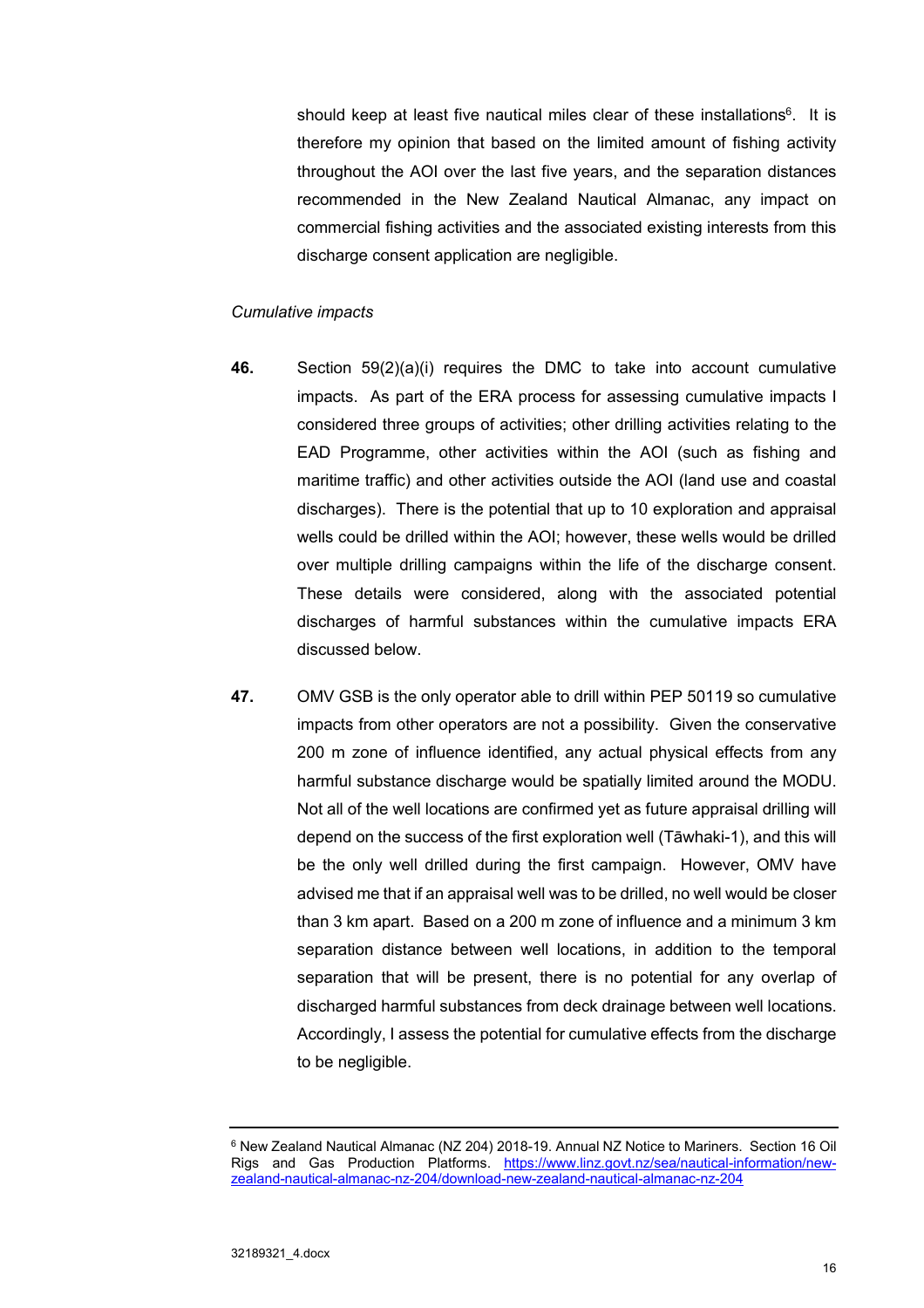**48.** In addition, and as discussed throughout the IA (in particular Sections 3 and 7) and in Mr Hollinger's evidence, operational procedures and mitigation measures will be in place to prevent the discharge of trace amounts of harmful substances through the deck drainage to avoid any effects on the receiving environment or existing interests as far as practicable.

# **Section 59(2)(c) – Effects on human health that may arise from effects on the environment**

**49.** As outlined within section 59(2A)(a), the EPA must take into account the matters in section 59(2), except (2)(c). Therefore, this subsection is not relevant to this application. However, assessment of the effects on human health of the discharge of harmful substances is required under section (2A)(b) and is discussed further in section 7.4 of the IA and in **paragraphs 82** to **86** below.

# **Section 59(2)(d) – Protection of biological diversity and integrity of marine species, ecosystems, and processes**

- **50.** The existing environment within and surrounding PEP 50119 is detailed within Section 4 of the IA. To further delineate this existing marine environment, the physical environment, biological environment and marine conservation and sensitive sites across the wider GSB were considered.
- **51.** As part of the ERA process, the biological diversity and integrity of marine species, ecosystems for each of the different physical environments, biological environments, and marine conservation and sensitive sites were considered when the designations of consequence and likelihood were made using the ERA matrix. As described above, it is my assessment that any potential adverse effects from a discharge of harmful substance occurring from the deck drainage system onboard a MODU would be confined to the immediate area of each well location and will be temporary in nature. At the end of the ERA process, the overall assessment on the biological environment from the activities proposed in the marine discharge consent application concluded that the residual risk would be negligible and the effects are also negligible.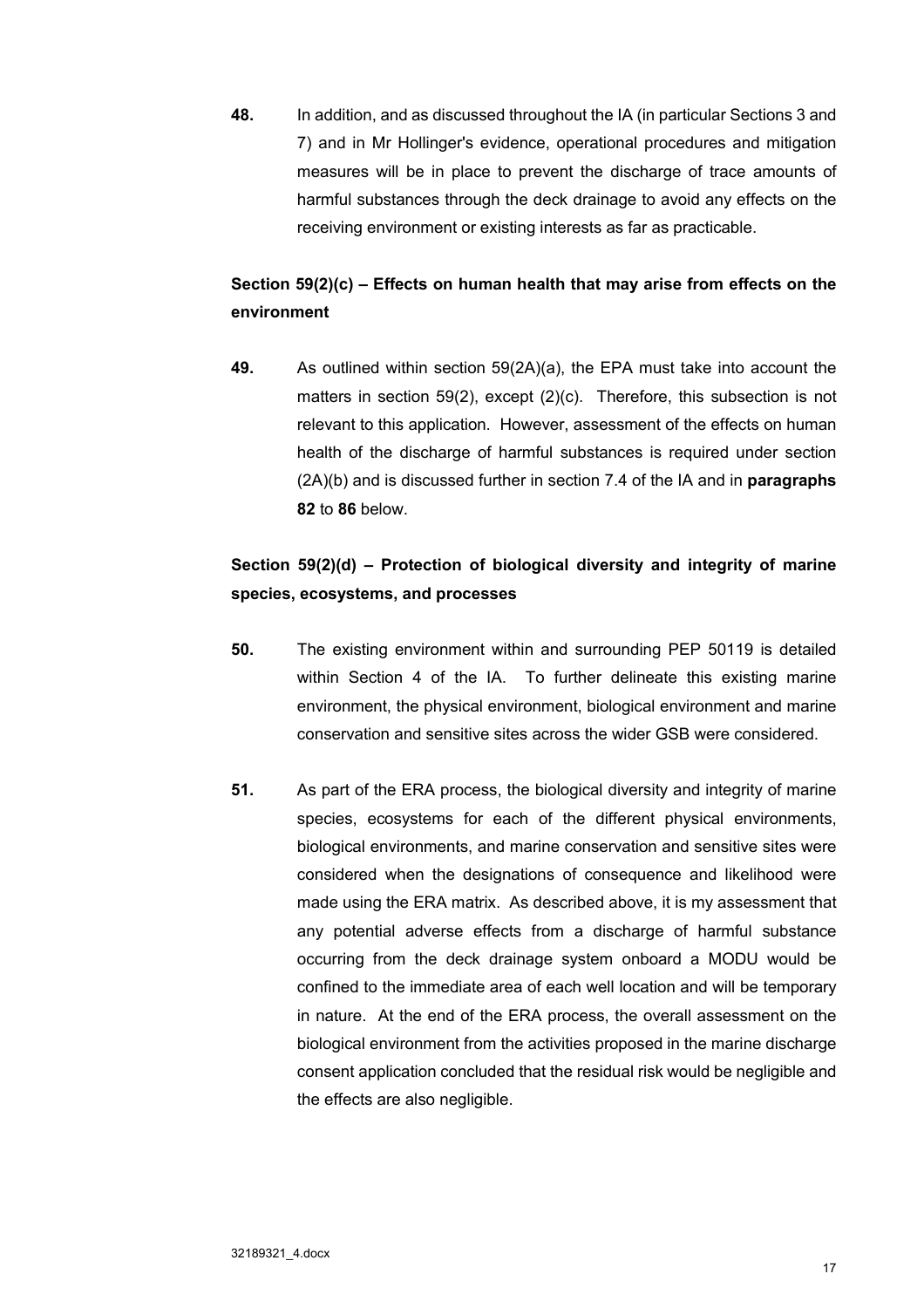- **52.** In addition, as soon as the MODU has demobilised from the drilling location, the risk of any potential effects from a discharge of harmful substance occurring from the deck drainage system will be removed from that location. Accordingly, in my view, the discharge consent application will not compromise the protection of biological diversity and integrity of marine systems, ecosystems, and processes.
- **53.** The water depths within the AOI are deep and it is located a significant distance offshore, so this removes the activities, and potential risk away from a number of the more sensitive areas and where biological diversity, integrity of marine species, ecosystems, and processes are higher along the shallower coastal margins. The first exploration well (Tāwhaki-1) that is proposed for the EAD Programme is located in a water depth of 1,325 m and 146 km offshore, a significant distance away from these sensitive areas.
- **54.** I consider that the location of the AOI, operational procedures, mitigation measures and proposed conditions will all contribute towards ensuring that biological diversity and the integrity of marine species, ecosystems and processes in the GSB are protected.

# **Section 59(2)(e) - Protection of rare and vulnerable ecosystems and the habitats of threatened species**

- **55.** As part of the IA, all potential rare and vulnerable ecosystems were considered and assessed, as were threatened species within and surrounding the AOI. The closest inshore boundary of the AOI is 46 km from the coast. As mentioned above, the first exploration well (Tāwhaki-1) is 146 km offshore and in 1,325 m of water.
- **56.** Of the seabird species that could be present in the AOI (identified in section 4.2.8 of the IA) nine species are classified as *Vulnerable* on the International Union for Conservation of Nature (**IUCN**) Conservation Status<sup>7</sup> threat status and four as *Endangered*. On the Conservation Status of New Zealand Birds8, these same bird species were classified as *Nationally Critical*, *Nationally Endangered* or *Nationally Vulnerable*.

<sup>7</sup> www.redlist.org

<sup>&</sup>lt;sup>8</sup> Robertson, H.A., Baird, K., Dowding, J.E., Elliott, G.P., Hitchmough, R.A., Miskelly, C.M., McArthur, N., O'Donnell, C.F.J., Sagar, P.M., Scofield, P., Taylor, G.A., 2017. '*Conservation Status of New Zealand Birds, 2016*'. New Zealand Threat Classification Series 19. Department of Conservation, Wellington, 23p.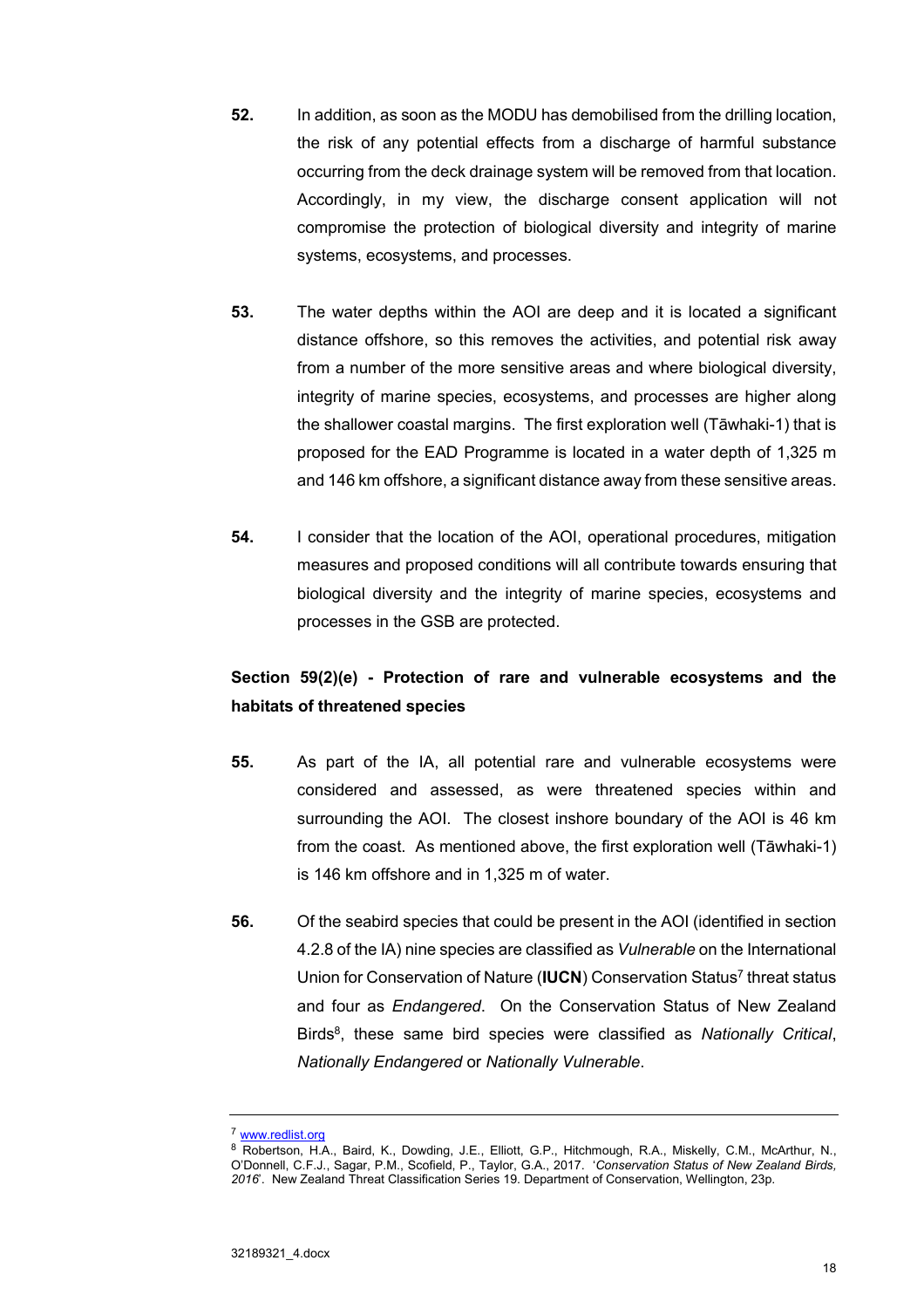- **57.** The potential for seabirds to be exposed to a harmful substance discharge from the deck drains is reduced by the intermittent nature of the potential discharge. Similarly, given the significant dilution that occurs for any discharge from the deck drainage system both prior to entering the marine environment and upon entering the receiving environment, the harmful substance concentrations would be below the PNEC beyond the 200 m zone of influence. With the mixing and dilution that will take place of any trace amount of harmful substance discharge, any diving bird in the AOI or in close proximity to the MODU is unlikely to be exposed to high concentrations of harmful substances. As a result, it is in my opinion that the risk and associated effects to seabirds, including those classified as vulnerable or threatened on the international and national classification lists, from the discharge consent application would be negligible.
- **58.** A total of 48 cetaceans (both toothed and baleen whales) have been recorded in New Zealand waters, of which 24 species are considered to have either a 'likely' or 'possible' presence in the AOI. These species are presented in Table 13 of the IA and their likelihood of occurrence in the AOI is identified. The threat classifications for each of these cetacean species are provided and the species are assigned classifications under the New Zealand Conservation Status<sup>9</sup> and/or the IUCN Conservation Status. A summary of each of the cetacean species that could be in the AOI is provided in section 4.2.6 of the IA.
- **59.** The densities of cetaceans are considered to be low within the AOI, and given the discharge of harmful substance would be at most intermittent, the probability of direct spatial and temporal overlap between marine mammals and any discharge would be very low. If such an overlap did occur, given the dilution that will occur upon discharge of the harmful substance, the concentrations of a harmful substance in the receiving environment would be below PNEC beyond a hemisphere with a radius of 12 m, as indicated in **paragraph 36** and in the evidence of Mr Forrest**<sup>10</sup>**. Ingestion is the primary route for cetaceans to be exposed to toxins, primarily through consumption of prey. However, given the potential discharge of any harmful substance (should it occur) is likely to be intermittent, and mixing and dilution would

<sup>&</sup>lt;sup>9</sup> Baker, C.S., Chilvers B.L., Childerhouse, S., Constantine, R., Currey, R., Mattlin, R., van Helden, A., Hitchmough, R., Rolfe, J., 2016. '*Conservation status of New Zealand marine mammals, 2013'*. New Zealand Threat Classification Series 14. Department of Conservation, Wellington.

<sup>&</sup>lt;sup>10</sup> Mr Forrest statement of evidence, paragraph 65.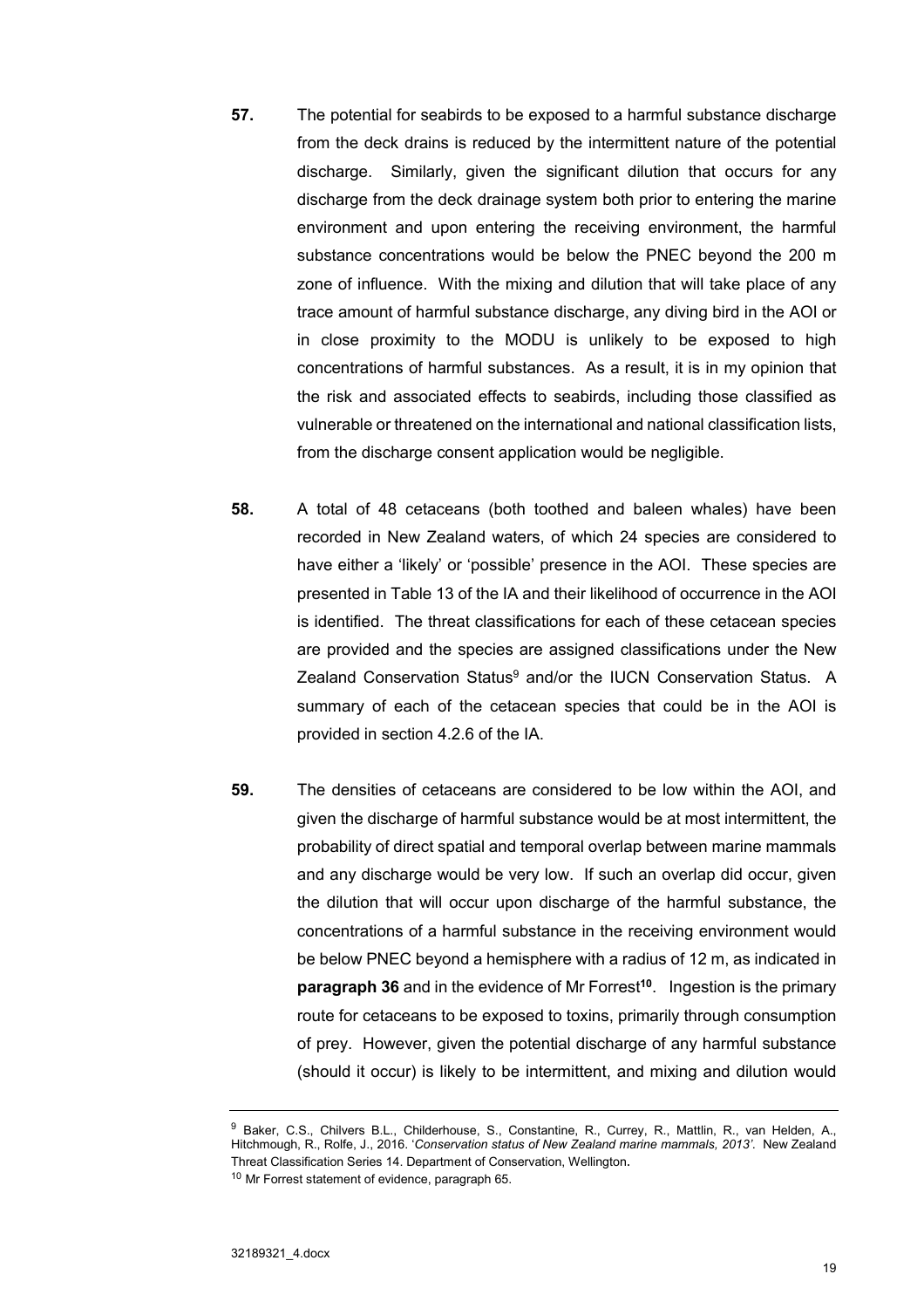occur instantly, the potential for contamination of prey species is low, which reduces the potential for bioaccumulation impacts on cetaceans. As such, it is my opinion that the discharge to marine mammals from any discharge of trace amounts of harmful substance would be negligible.

- **60.** Schedule 6 of the EEZ Act Permitted Activities 2013, describes 13 sensitive biogenic environments that could be present within the EEZ waters of New Zealand. These sensitive environments are all benthic habitats and if they were to be present within the AOI, they would be located in a water depth of approximately 1,300 m in the area of the proposed well locations within the EAD Programme, well below the discharge location of any possible trace amount of harmful substance from the deck drainage system. All the proposed well locations are located in in a high-energy marine environment, where large mixing and dilution would occur immediately following any discharge of harmful substance from the deck drainage system. A 200 m zone of influence was determined (section 3.7 of the IA) where the concentration of any harmful substance would be below PNEC in the receiving environment beyond that zone. As such, these sensitive environments are beyond this zone of influence from any harmful substance discharge.
- **61.** As a result, it is my opinion there are no benthic habits, benthic communities, sensitive environments, rare or vulnerable ecosystems, or habitats of threatened species within the AOI that would be impacted by the activities proposed within this Discharge Consent application.

### **Section 59(2)(g) – The efficient use and development of natural resources**

- **62.** The IA does not specifically provide detail on the efficient use and development of natural resources due to the nature of the proposed discharge that is the subject of this consent application, and the small role the discharge plays in the broader EAD Programme.
- **63.** However, the EAD Programme has the purpose of establishing the presence or otherwise of hydrocarbons, or for determining the nature, location, or size of a hydrocarbon discovery. It is a necessary step towards potentially developing oil and gas resources that might exist in these areas.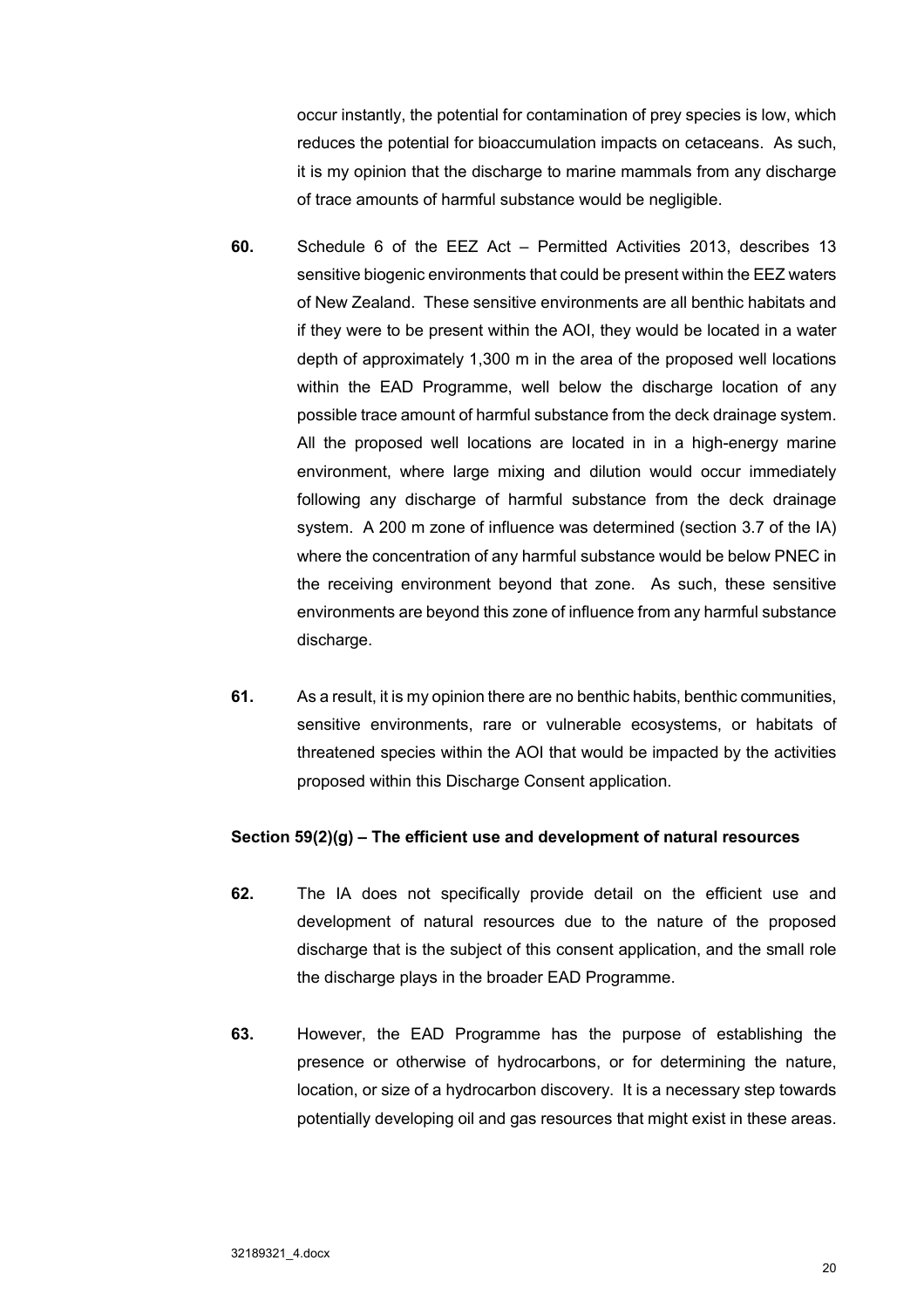## **Section 59(2)(h) – The nature and effect of other marine management regimes**

- **64.** Section 7 of the EEZ Act defines a marine management regime as including "*the regulations, rules and polices made and the functions, duties, and powers conferred under an Act that applies to any 1 or more of the following: (a) territorial sea; (b) exclusive economic zone; (c) continental shelf*."
- **65.** Section 7(2) of the EEZ Act includes a list of other legislation that is incorporated into the broader definition of a marine management regime. Not all of the legislation listed in section 7(2) assists with avoiding, remedying or mitigating the adverse effects of the discharges associated with this activity.<sup>11</sup>
- **66.** This application is for a defined activity that sits within the wider scope of the EAD Programme. The broader drilling programme will be subject to a number of other regulatory approvals, both in accordance with the EEZ Act and other regulatory regimes, as detailed within section 2.3 of the IA.
- **67.** As part of the EAD Programme, the activities that are not regulated under the EEZ Act, but are under other regulatory regimes, include the following:
	- (a) Discharges to air and effects on air quality;
	- (b) Navigation safety and vessel movements;
	- (c) Vessel and MODU lighting;
	- (d) Seismic Survey code of conduct for minimising acoustic disturbance to marine mammals;
	- (e) Antifouling and biosecurity activities; and
	- (f) Operational health and safety matters.
- **68.** As part of the wider EAD Programme, there are an additional four government agencies that operate and administer marine management regimes that are relevant to the overall project. These are:
	- (a) Department of Conservation which is responsible for marine mammals and protected species within the Great South Basin;

<sup>&</sup>lt;sup>11</sup> Such as the Continental Shelf Act 1964, the Fisheries Act 1996, the Marine and Coastal Area (Takutai Moana) Act 2011, the Marine Mammals Protection Act 1978 and the Wildlife Act 1953.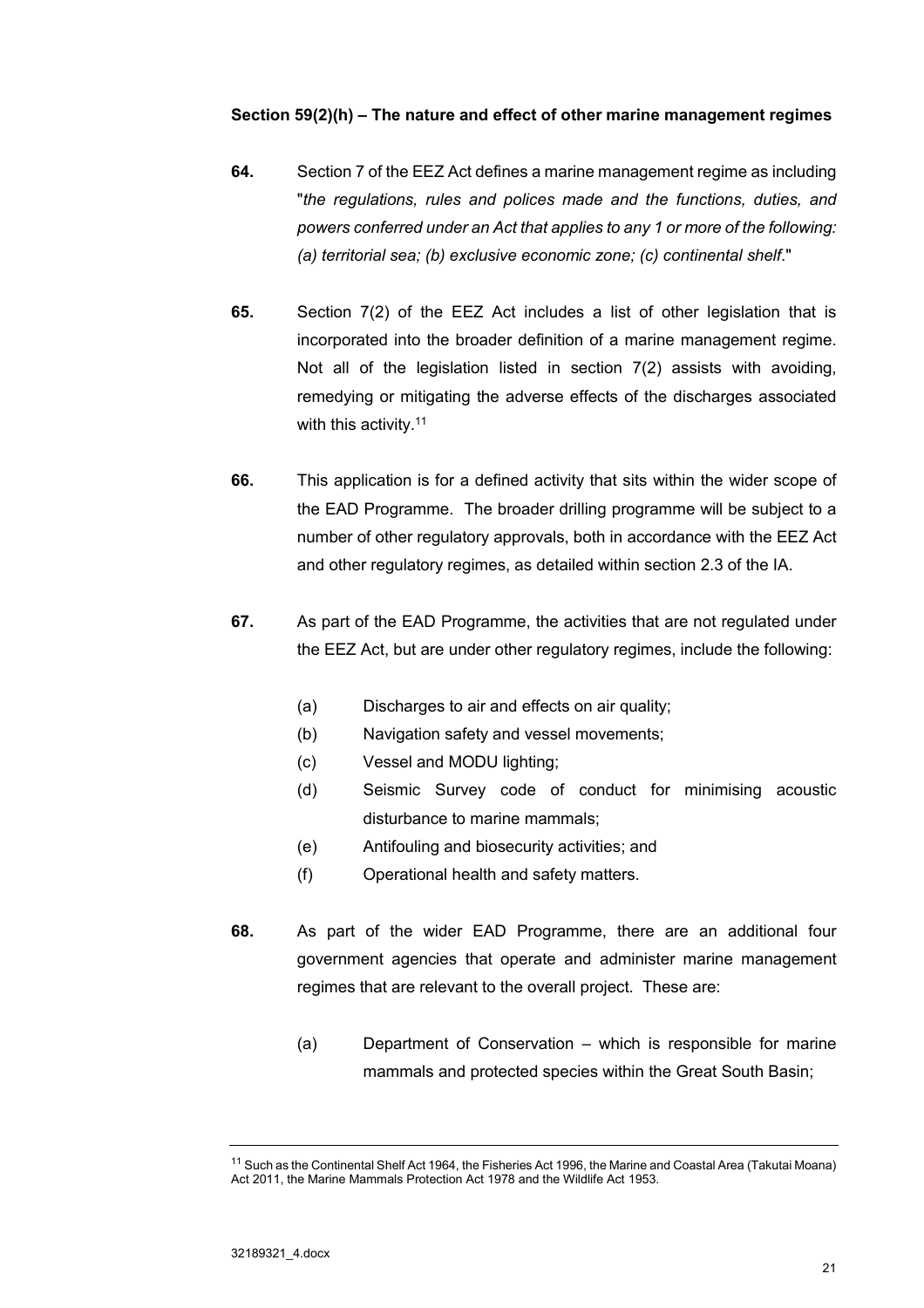- (b) Maritime New Zealand responsible for maritime rules for some discharges and oil spills;
- (c) Ministry for Primary Industries responsible for managing fisheries within the EEZ and biosecurity at New Zealand's boundaries; and
- (d) WorkSafe New Zealand responsible for administering legislation to provide a safe workplace.
- **69.** OMV GSB has engaged with these regulators as part of the wider EAD Programme and will incorporate particular operational procedures and plans into the project development, to comply with the applicable legal requirements of the other marine management regimes. In addition, even though these other legislative requirements are not all of direct relevance to the discharge that is the subject of this consent application, they still provide various measures to avoid, remedy, or mitigate the adverse effects on the environment and existing interests for the wider EAD Programme.
- **70.** On this basis, as provided above, there are other marine management regimes which require approvals and measures to be undertaken that will avoid, remedy and mitigate adverse effects from the wider EAD Programme. As a result, implementation of these additional measures and approval requirements provide further environmental protections and minimise potential for discharges to the deck and discharges to the environment.

### **Section 59(2)(i) – Best practice in relation to an industry or activity**

- **71.** Mr Hollinger and Mr Selischi have each described OMV GSB's operations and commitment to professional standards in their evidence. I also understand that OMV GSB has committed to undertaking activities within the EAD Programme in accordance with the "*Environmental Best Practice Guidelines for the Offshore Petroleum Industry*", produced by Ministry for the Environment.
- **72.** Even though these guidelines were largely developed for production and development activities, I understand that OMV GSB will follow industry best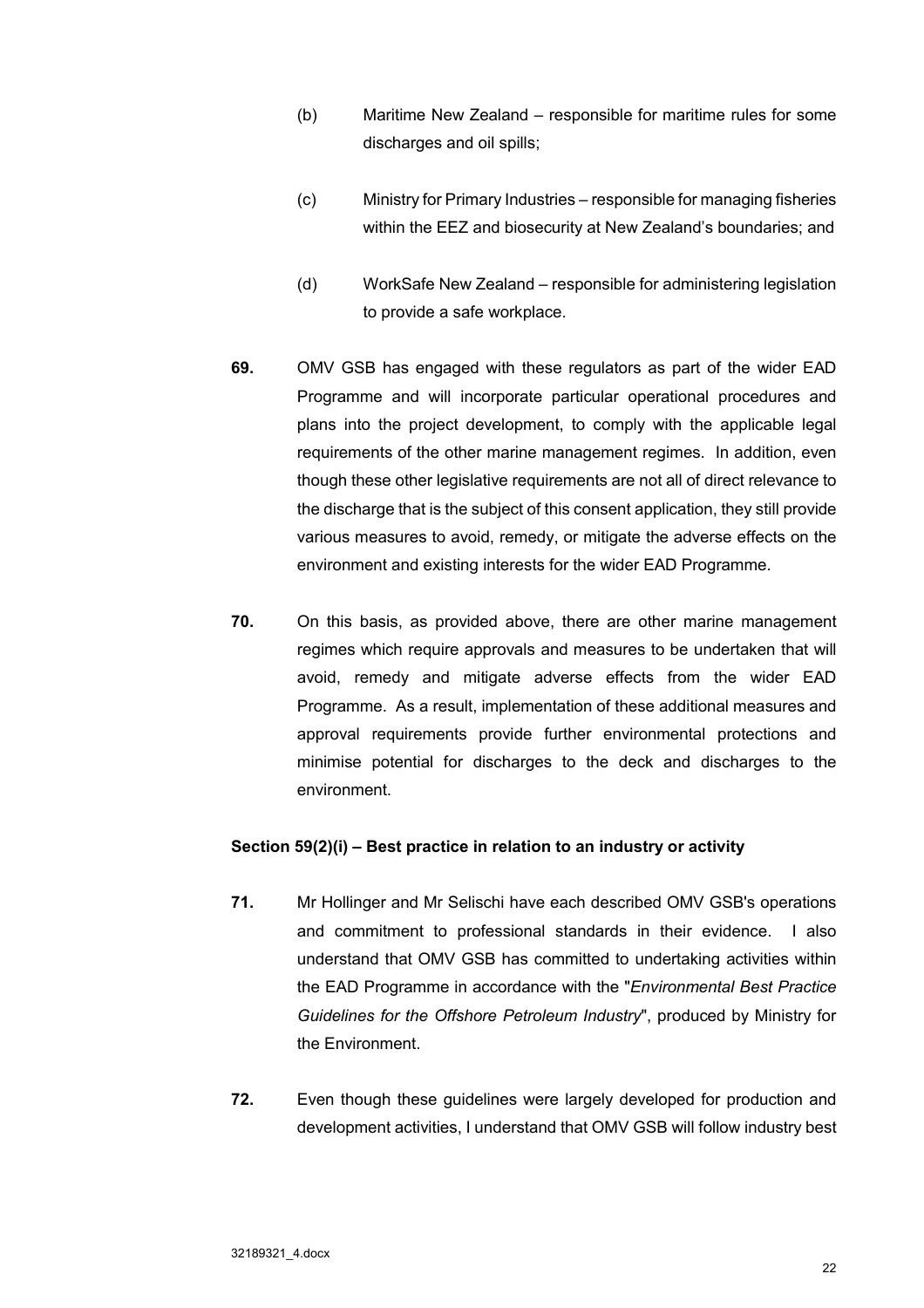practice and will adhere to these guidelines as standard operating practice for the duration of the EAD Programme.

**73.** As such, I am satisfied that the activities in relation to this application, within the wider EAD Programme, will be undertaken in accordance with best practice.

# **Section 59(2)(j) – The extent to which imposing conditions might avoid, remedy or mitigate the adverse effects of the activity**

- **74.** A set of proposed conditions is included in **Appendix A** of the IA. In my view, the conditions will appropriately manage the potential effects and risk from the proposed activity.
- **75.** The IA defines the operational procedures and measures that will be in place to avoid, remedy or mitigate any spill of harmful substance. The proposed conditions are clear that the activity can only take place in accordance with the application (i.e. the activities outlined in the IA). I consider that the operational procedures and measures identified in the IA will minimise the potential for a spill to occur. However, if a spill did occur the measures in place will further reduce any potential adverse effects on the marine environment.
- **76.** Proposed conditions 8 and 9 reflect the requirements OMV GSB specified within the tender documents that the MODU operator must be able to achieve and comply with (i.e. deck drainage system). These measures will avoid or mitigate any adverse effects on the marine environment. The COSL Prospector has been contracted to undertake the drilling of the Tāwhaki-1 exploration well and as I understand from Mr Hollinger it has a deck drainage system that complies with this condition.
- **77.** In accordance with the Exclusive Economic Zone and Continental Shelf (Environmental Effects – Discharge and Dumping) Regulations 2015, OMV GSB must prepare an ESRP. The ESRP is defined within the proposed Advice Note 1, and the implementation of the ESRP will further avoid or minimise the discharge of harmful substances from the deck drainage system.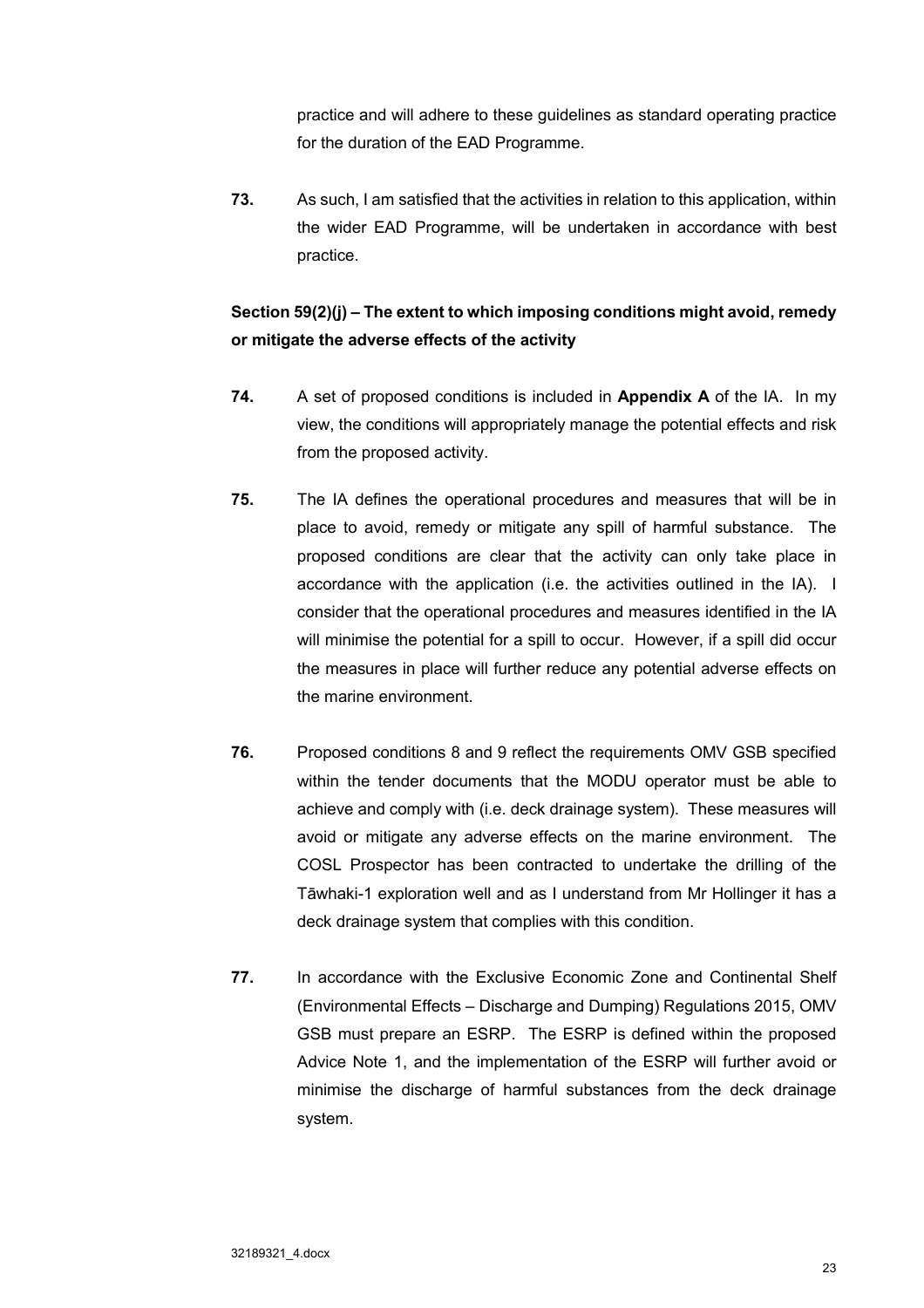**78.** I discuss the conditions further under the heading "Risk and Uncertainty" below in **paragraphs 88** to **96**. However, conditions 8 and 9 stipulate the minimum design requirements that any MODU contracted by OMV GSB must have in place, which through the operational procedures will result in minimising any potential adverse effects that this proposed discharge consent would have on the marine environment.

## **Section 59(2)(k) and (l) – Relevant regulations and other applicable law**

- **79.** Other statutory regimes which were considered as part of the ERA are summarised in Section 2.4 of the IA.
- **80.** The IA identifies a number of statutes that are relevant to this activity, namely those listed in **paragraph 68**.
- **81.** During the development of the IA, a number of other pieces of legislation and regulations were considered as part of the assessment (see section 2.4 of the IA); however, given the defined scope of the activity within the zone of influence, it was considered that these legal instruments did not provide any measures to avoid, remedy or mitigate any potential effects from the discharges associated with this application.

# **Section 59(2A)(b) – The effects on human health of the discharge of harmful substances if consent is granted**

- **82.** The potential pathways for any human health effects to occur from the activity are limited to direct exposure from any discharge of harmful substance, or from the consumption of fish caught that have been exposed to and contaminated by the discharge of a harmful substance.
- **83.** The AOI is a significant distance from shore. The first exploration well to be drilled (Tāwhaki-1), which is indicative of the other wells in terms of distance and water depth, is 146 km offshore and in 1,325 m of water. The physical location of the proposed wells in terms of distance offshore and water depth will exclude any recreational fishing activities in close proximity to the MODU. The MODU will have a 500 m Non-Interference Zone in place for the duration of its time in New Zealand waters and as discussed in **paragraph 45** the New Zealand Nautical Almanac Notice to Mariners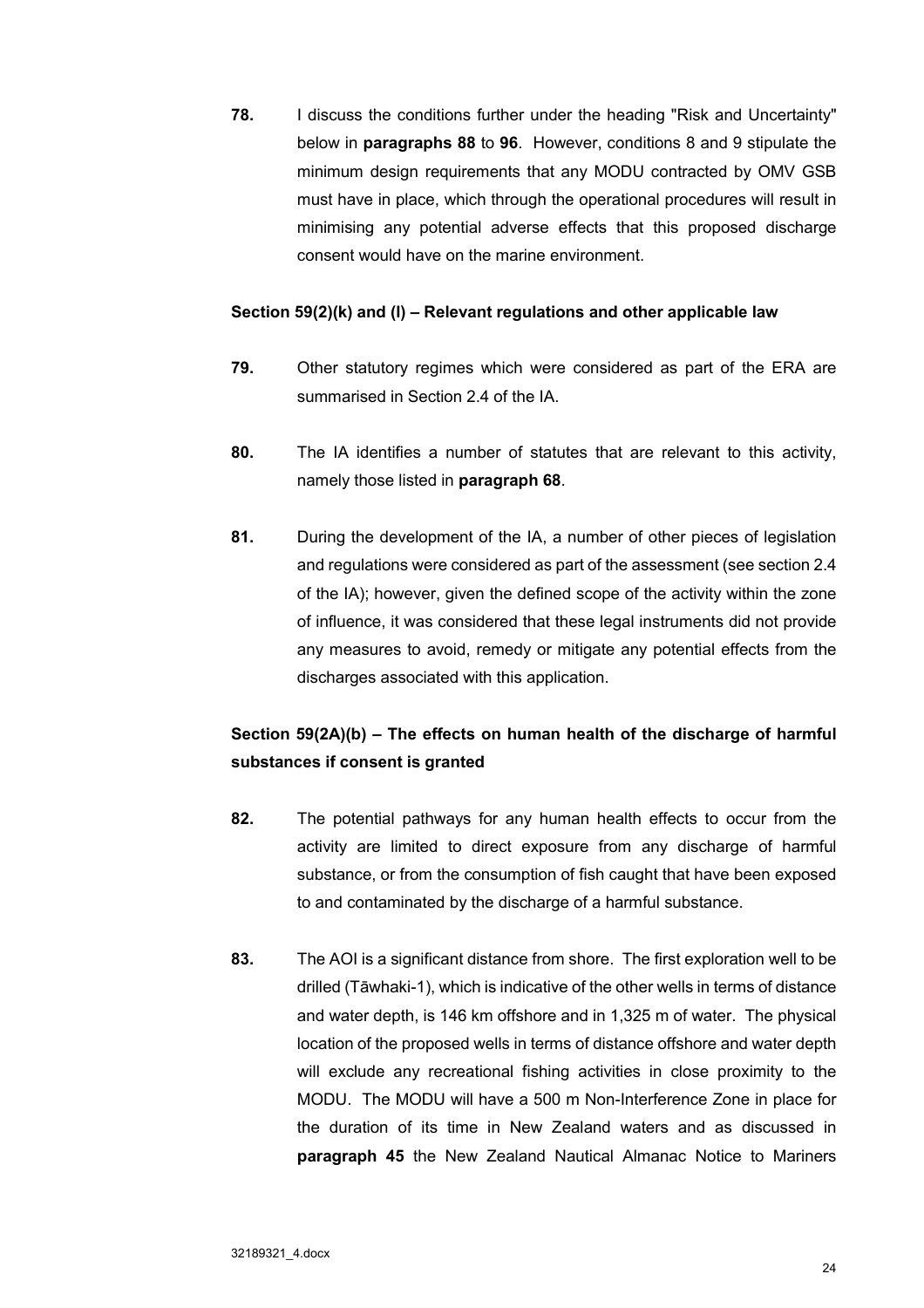recommends that five nautical miles is the minimum separation distance kept away from exploration MODUs.

- **84.** With the assessments that have been undertaken within the IA and further detailed within the evidence of Mr Forrest, a conservative 200 m zone of influence has been assumed for any potential discharge of harmful substance from the MODU. The five nautical mile clearance recommendation in the New Zealand Nautical Almanac is only a recommendation and not enforceable. However, the 500 m Non-Interference Zone is, so under worst case, no vessels can enter any closer to the MODU than 500 m, limiting the potential for any physical exposure to any discharged harmful substances.
- **85.** As such the potential for any impact on human health for direct exposure from any discharge given the immediate dilution that would occur of any trace amounts of harmful substance and the exclusion zones is negligible. Likewise, given the significant distance offshore and the large-scale mixing and dilution that will occur from any deck drainage discharge, any harmful substance discharged would not be detected at the shoreline or within the CMA (approximately 24 km inshore from the closest part of the AOI and approximately 124 km from Tāwhaki-1 well location).
- **86.** An assessment of the commercial fishing activity in the vicinity of the AOI is provided in Section 4.5.2 of the IA. Of the fisheries assessment that was undertaken for fishing activity in the AOI, of the 52 fishing events, all fishing methods were targeting fish based lower down in the water column (i.e. trawl and set net). The fishing activity within the AOI is most likely to have occurred within the shallower parts as the inshore parts of the AOI have water depths of 750 m compared to 1,325 m where the Tāwhaki-1 well is to be drilled. As such, given the 200 m zone of influence that was determined in the IA and detailed within the evidence of Mr Forrest, for any harmful substance discharged through the deck drainage system, concentrations will be below PNEC beyond 200 m from the discharge point, so there is a very low level risk of any commercially caught fish species being exposed to harmful substances that are at concentrations high enough to have any human health effects from the consumption of any fish species (i.e. above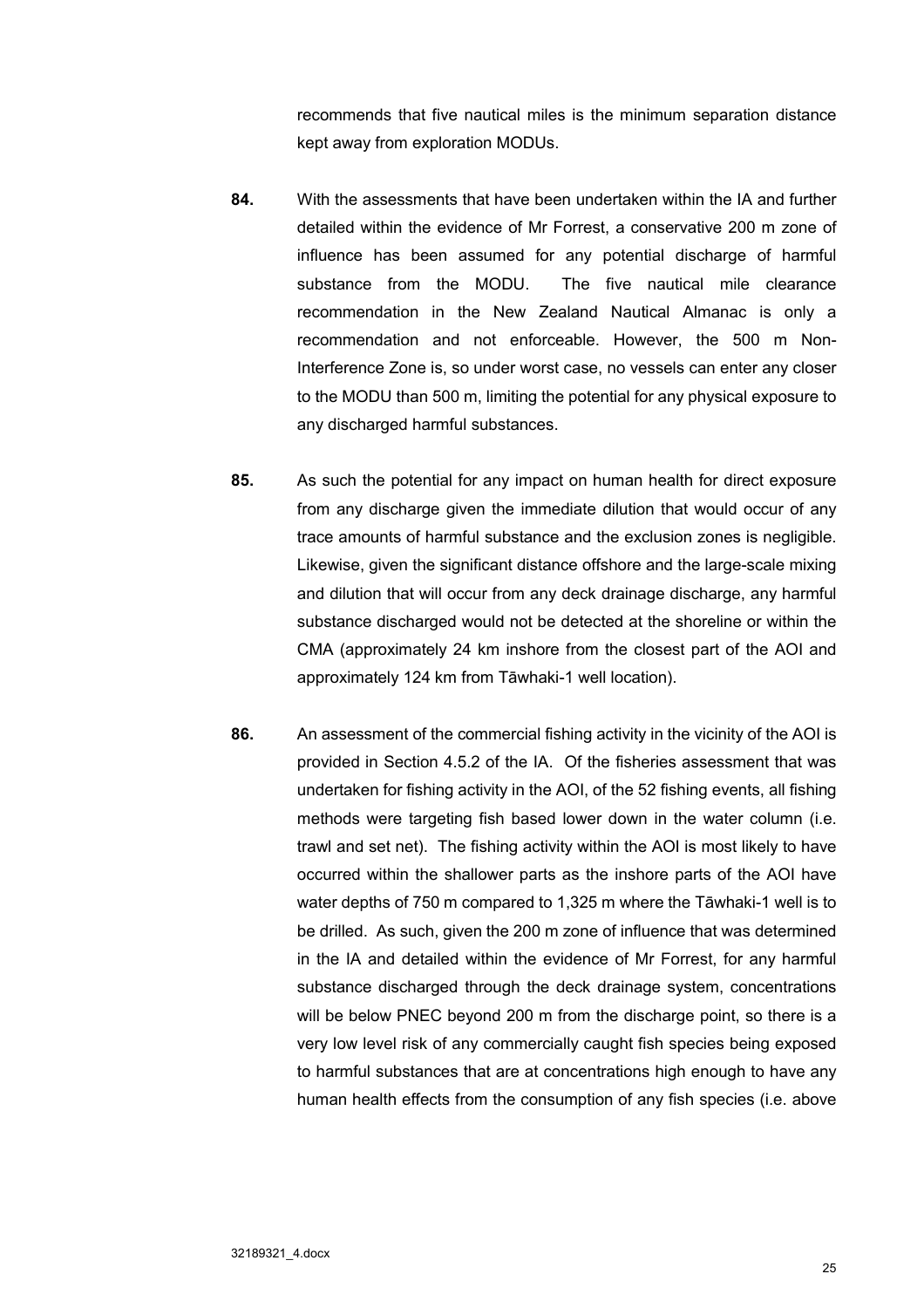PNEC). More specifically, the PNEC is likely to be within a hemisphere of water with a 12 m radius from the discharge location<sup>12</sup>.

# **Section 59(3)(c) - Any effects on a person's existing interest if the person has given written approval to the proposed activity**

**87.** OMV GSB undertook an engagement process with all existing interests (section 5 of the IA). No written approvals were provided for this activity.

## **RISK AND UNCERTAINTY**

- **88.** Under section 61(1), the DMC is required to base its decision on the best available information and to take into account any uncertainty and inadequacy in the information available. Under section 61(2), if the information available is uncertain, the DMC must favour caution and environmental protection.
- **89.** In the IA three sources of potential uncertainty were identified, which include:
	- (a) the location of all exploration and appraisal wells is not known;
	- (b) the MODU has not been selected; and
	- (c) the particular harmful substances are not known.
- **90.** Since that IA was submitted, OMV GSB has contracted the COSL Prospector to undertake the drilling of the Tāwhaki-1 exploration well. As a result for the drilling location and drilling programme for the Tāwhaki-1 well, those questions around uncertainty have been answered.
- **91.** As part of the IA, Mr Forrest conducted dilution calculations based on a hypothetical worst case scenario (i.e. smallest settlement tank size and most ecotoxic chemical likely to be onboard the COSL Prospector) and these calculations have been re-run based on the volume of the hazardous drain tank onboard the COSL Prospector and the most ecotoxic harmful substances that are anticipated to be on the MODU for the drilling of the first

<sup>&</sup>lt;sup>12</sup> Reid Forrest statement of evidence paragraph 65.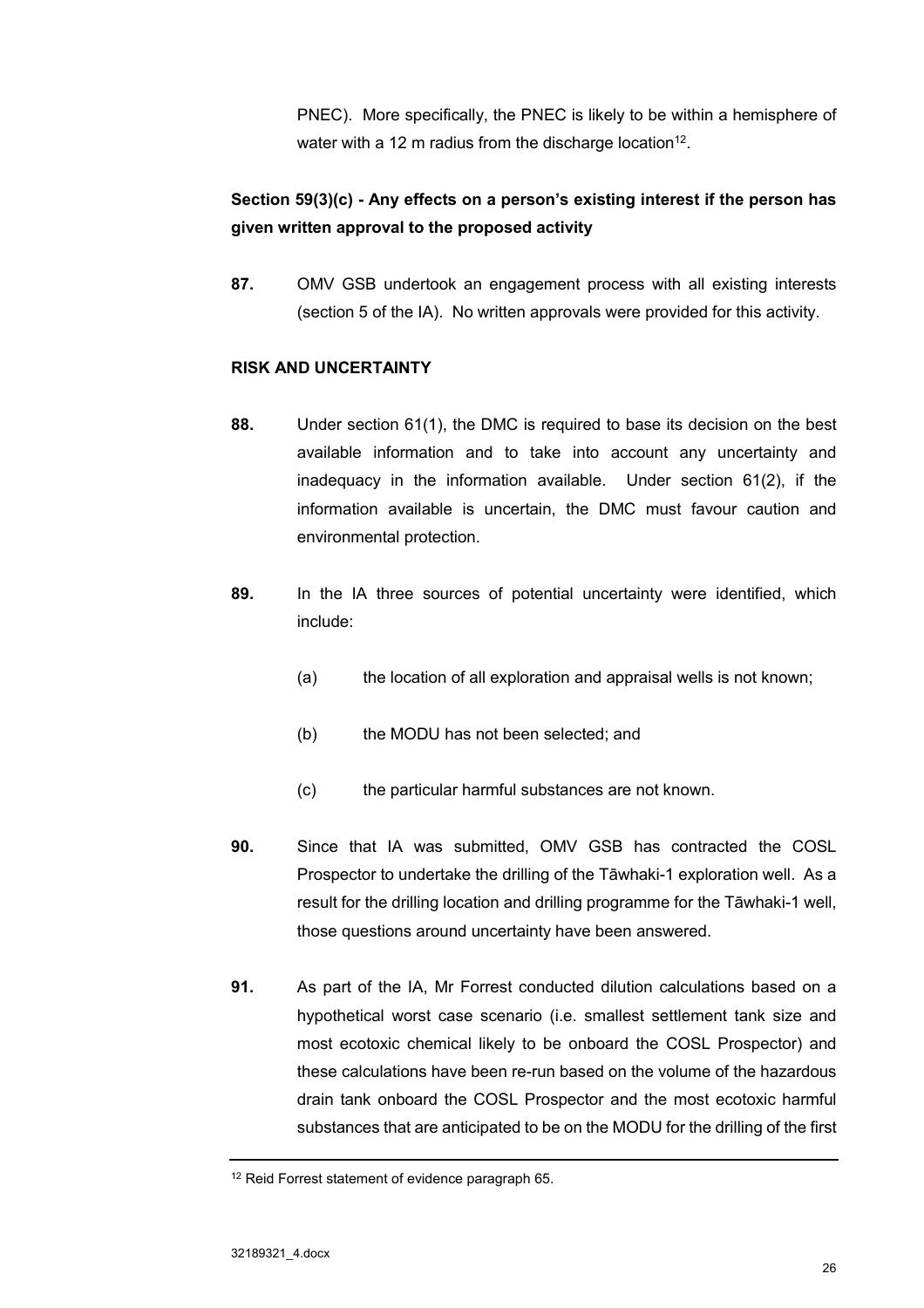well in the GSB EAD Programme (Tāwhaki-1). A comparison has been made between the calculations of the harmful substance discharges submitted with the IA and what will actually happen if the most ecotoxic chemical is spilt to deck onboard the COSL Prospector during the drilling of the Tāwhaki-1, and this is set out within the evidence of Mr Forrest. Using this worst case scenario with the COSL Prospector deck drainage system and the most ecotoxic harmful substance that will be onboard (Sodium Hypochlorite), with the same approach that was taken in the IA, the volume of water required to dilute the active ingredient within Sodium Hypochlorite down to its PNEC would equate to a hemisphere of water within a radius of 94 m from the point of discharge.<sup>13</sup>

- **92.** However, the Tāwhaki-1 is the first well to be drilled within the EAD Programme, and any additional wells will be drilled under a different drilling campaign which could have a different MODU. As a result, OMV GSB would then undergo a new tender process for a MODU should the drilling of Tāwhaki-1 be deemed commercially successful.
- **93.** The uncertainty for future wells will be mitigated by the tender process and the conditions that OMV GSB have proposed.
- **94.** As part of any MODU tender process going forward, I understand that OMV GSB will define strict environmental and operational requirements that any MODU suppliers must comply with. If this is not possible, these suppliers will not progress to the next stage in the contracting process. As such, OMV GSB expects that any MODU contracted will have a deck drainage system capable of processing the anticipated volumes of rainwater and deluge water during the EAD Programme.
- **95.** OMV GSB has proffered Condition 9 to reduce such uncertainty. This condition states:

All deck drain from hazard areas shall, as a minimum, include the following design requirements:

- (a) Full containment of deck drainage runoff directed to a settlement tank(s); and
- (b) Settlement tanks shall have a minimum combined capacity of at least 5 m cubic metres; and

<sup>13</sup> Reid Forrest Statement of Evidence Paragraphs 70-91.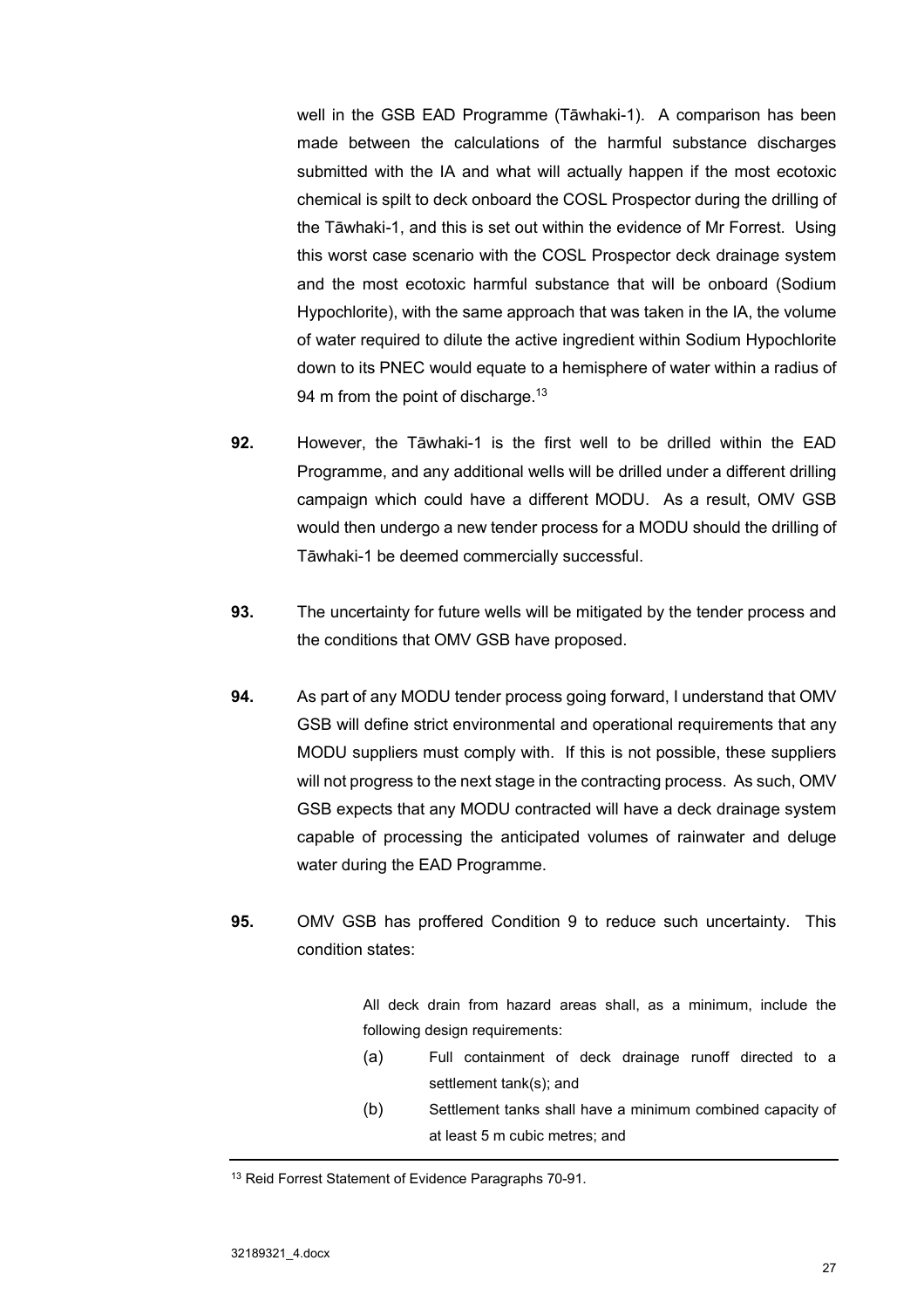- (c) Any routine deck drainage runoff from hazard areas shall pass through an oil-in-water separator system prior to discharge to the sea.
- **96.** I consider that the tender process OMV GSB will undertake for any future MODUs contracted to drill a well in the EAD Programme, where environmental and operational requirements have been included as part of the tender requirements, as well as proposed Condition 9 appropriately address the perceived uncertainty of OMV GSB not having contracted a MODU at this time for any wells drilled beyond Tāwhaki-1.

## **EPA COMMISSIONED REPORTS**

- **97.** I wish to briefly comment on the three reports prepared in relation to this application, being the EPA's Key Issues Report (**KIR**), Oil and Gas Solution Pty Ltd (**OGS**) Report and the Conditions Report.
- **98.** The KIR identified two key issues that the DMC should consider as part of the decision making process. These are:
	- (a) Uncertainty in the application arising from the specific MODU not being known at the time of lodging the application; and
	- (b) The volumes of harmful substances that could be discharged to the marine environment.
- **99.** The KIR noted that the uncertainty around the MODU has been mitigated by the commitments OMV GSB has made to reduce and mitigate the potential risk of any harmful substance discharge into the marine environment. These include minimum MODU standards and associated deck drain system design requirements, (section 3.2 of the IA and proffered conditions). The report further goes on to note that OMV GSB has committed to a number of standard operational procedures that control harmful substance handling and storage practices onboard any MODU. The KIR states that these commitments and procedures align with industry best practice and I agree with this summary.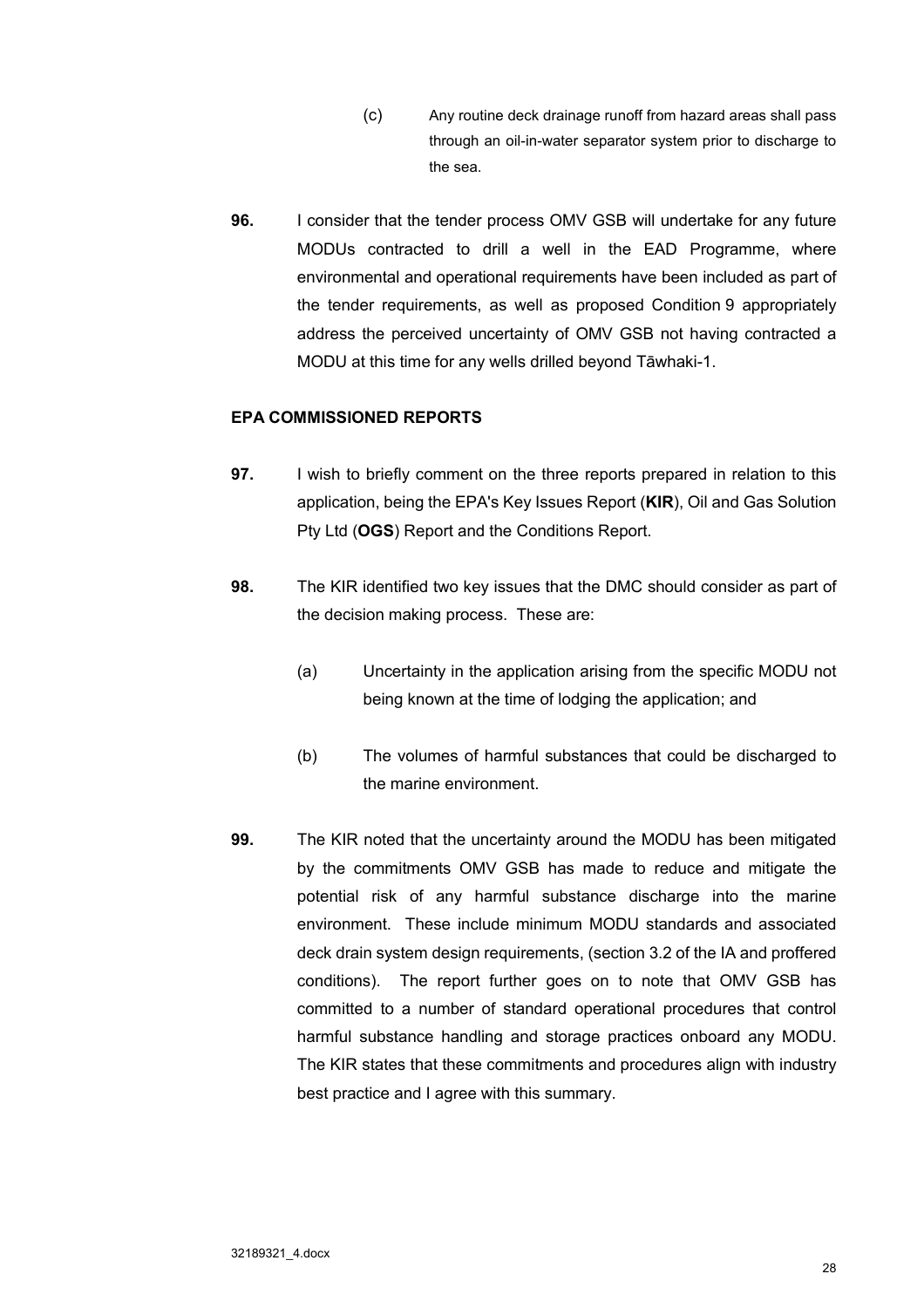- **100.** I agree with the summary in the KIR that although there may be uncertainty for future drilling programmes as the MODU or the harmful substances are not known, the systems and processes that are outlined in section 3.2 and 3.3 of the IA will be effective at reducing the risk of spills to deck of harmful substances and thereby adequately control the levels of harmful substances discharged from the deck drains of any MODU.
- **101.** The KIR concludes that the potential adverse environmental effects from this marine discharge consent application will be negligible, which is in agreement with the IA and my statement of evidence.
- **102.** The OGS report assessed the deck drain system, harmful substance storage and handling protocols and emergency response procedures and concluded that these align with industry best practice. It is concluded in the OGS report that the key risks to the application have been recognised, understood and addressed by OMV GSB as part of the Discharge Consent application. I agree with this OGS concluding statement, as this also aligns with the overall risk environmental assessment summary classification of negligible.
- **103.** The Conditions Report provides a good review of the proposed conditions that are included as Appendix A in the IA. As part of the review of the assessment of the proposed conditions, the Conditions Report concludes that the uncertainties have been adequately addressed within the OMV GSB IA, based on the OGS and KIR reports. I agree with this conclusion.
- **104.** There was one submission received on the application that provided five recommended conditions for inclusion to amend the proffered conditions. Further discussion on these conditions is provided in **paragraphs 115** to **118**. The Conditions Report considered each of these amendments but did not consider they were necessary for inclusion and I agree with these recommendations.
- **105.** I note that the Conditions Report recommends that a new Condition 12 be included which provides the EPA with the ability to review the conditions of consent and/or the duration of the consent in accordance with sections 76 and 77 of the EEZ Act. The ability for the EPA to review conditions under sections 76 and 77 of the EEZ Act should not be imposed as a numbered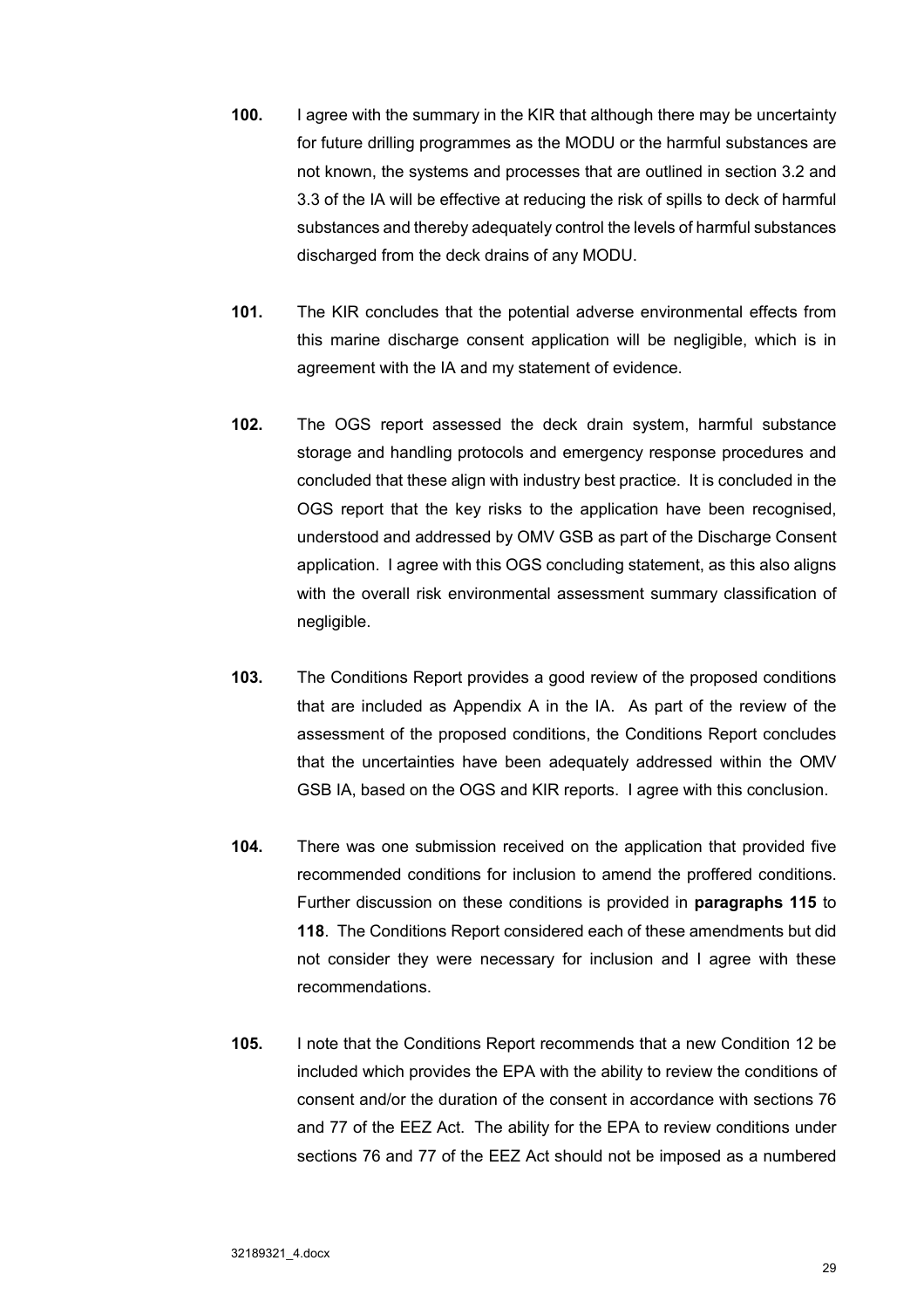condition on the consent. The reason for this is that it is only the EPA that can instigate a review and such reviews are therefore not a condition that a Consent Holder can (or must) comply with. Whilst the EPA has, in the past, included its ability to review such consents as a numbered condition, it is my understanding that the EPA now includes such wording at the end of the consent after the final condition – the recently issued marine consent for exploration drilling within the Taranaki Basin (EEZ200010) took this approach and I recommend the same approach be taken for this marine discharge consent.

### **RESPONSE TO SUBMISSIONS**

**106.** I have reviewed all the submissions in relation to the OMV GSB marine discharge consent application. Rather than addressing each submission individually I have considered them under a series of topics in the subheadings below. For each of the different topics, the submissions have been summarised and my response is at the end of each sub-heading.

### **MODU is yet to be contracted and deck drainage system is unknown**

- **107.** A number of submissions have raised concerns about the fact that the final deck drainage system is not known. I have discussed this matter in **paragraphs 88** to **96** above.
- **108.** The EPA commissioned OGS to assess the deck drainage system, harmful substance storage and handling protocols and emergency response procedures that OMV will implement during the EAD Programme. The OGS report concluded that these systems and procedures align with industry best practice as indicated in **paragraph 102** above.
- **109.** In addition, the KIR noted that the uncertainty around OMV GSB not yet having a MODU contracted at the time of submitting the application has been mitigated by the commitments OMV GSB has made to reduce and mitigate the potential risk of any harmful substance discharge into the marine environment as discussed in **paragraph 99**. The commitments OMV GSB has made for the term of the consent are reinforced by way of proffered consent conditions in Appendix A of the IA.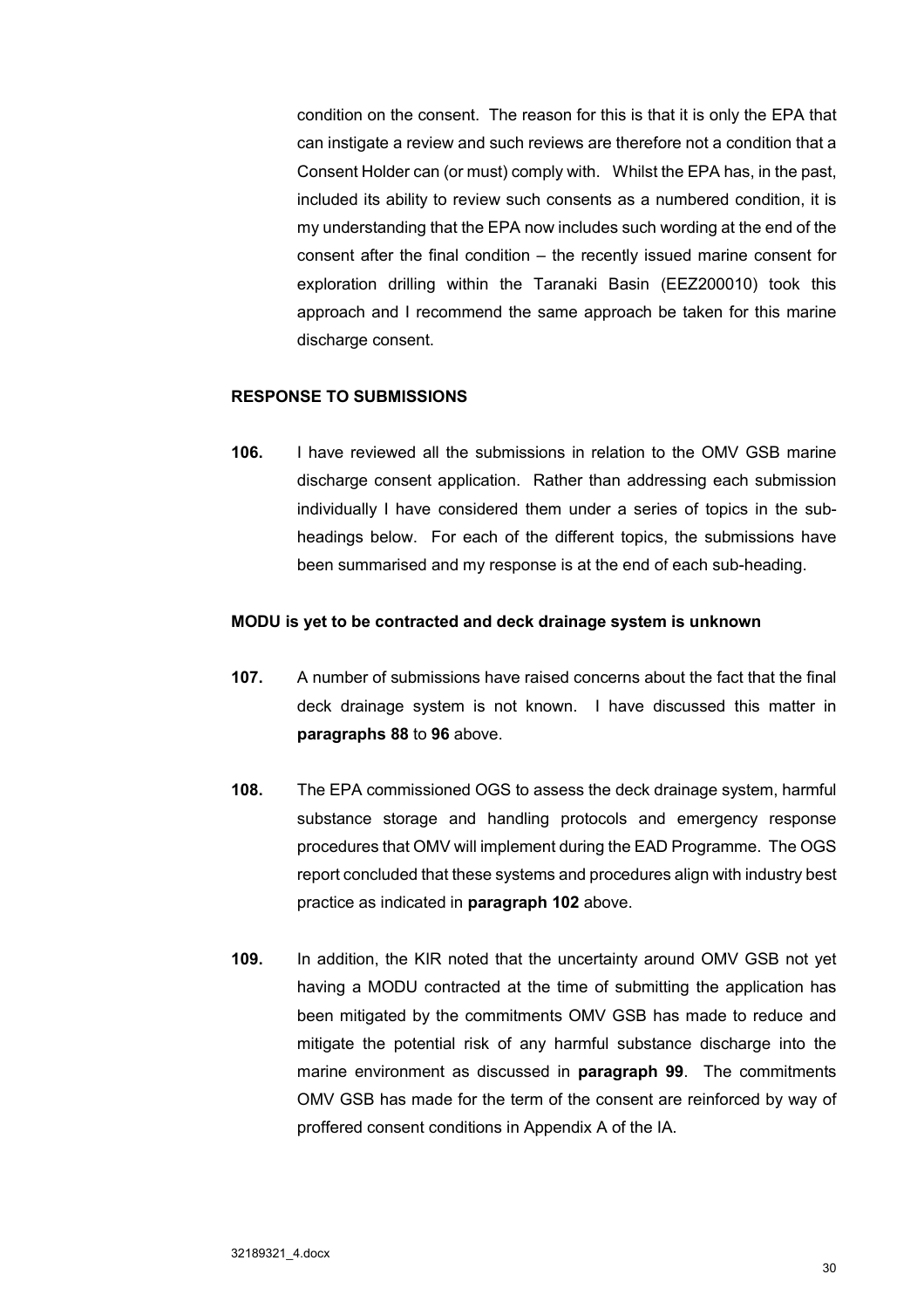## **Harmful substances that will be stored on the MODU are unknown**

- **110.** A number of submissions raised concerns that the harmful substances that would be stored or used on the MODU are unknown. Based on this, a number of submitters recommended that a decision on the application cannot be made without these details.
- **111.** As discussed in my evidence in **paragraphs 89** and **90**, the IA identified three sources of potential uncertainty of which unknown harmful substances was included. Mr Forrest's evidence provides comparisons of the worst case scenario presented in the IA and a further worst case scenario based on the COSL Prospector in his **paragraphs 68** to **88**, should a trace amount of harmful substance enter the deck drainage system. These calculations are based on the harmful substance sodium hypochlorite, which is commonly known as chlorine bleach and is used onboard the MODU for a number of purposes, but primarily it is used for the killing unwanted microorganisms in the drinking water and in the municipal water supplies. This substance has a primary role on the MODU of ensuring the health and wellbeing of all crew onboard and I understand that the only risk that this substance could enter the deck drainage system is if there was a loss of containment whilst moving it to or from the storage area.
- **112.** The EPA's KIR also identified that the list of harmful substances not known is an uncertainty; however, it was stated in the KIR that although there may be uncertainty for future drilling programmes with the list of harmful substances not known, the systems and processes that OMV GSB have identified within section 3.2 and 3.3 in the IA will be effective at reducing the risk of harmful substance spills to deck, which in turn adequately controls the levels of harmful substances discharges from the deck drains of any MODU that OMV GSB contract for the EAD Programme.
- **113.** The KIR conclusion on the potential adverse environmental effects from the marine discharge consent application are consistent with the IA, where any potential adverse effects would be negligible. The summary from the KIR is detailed further in **paragraphs 100** and **101** above.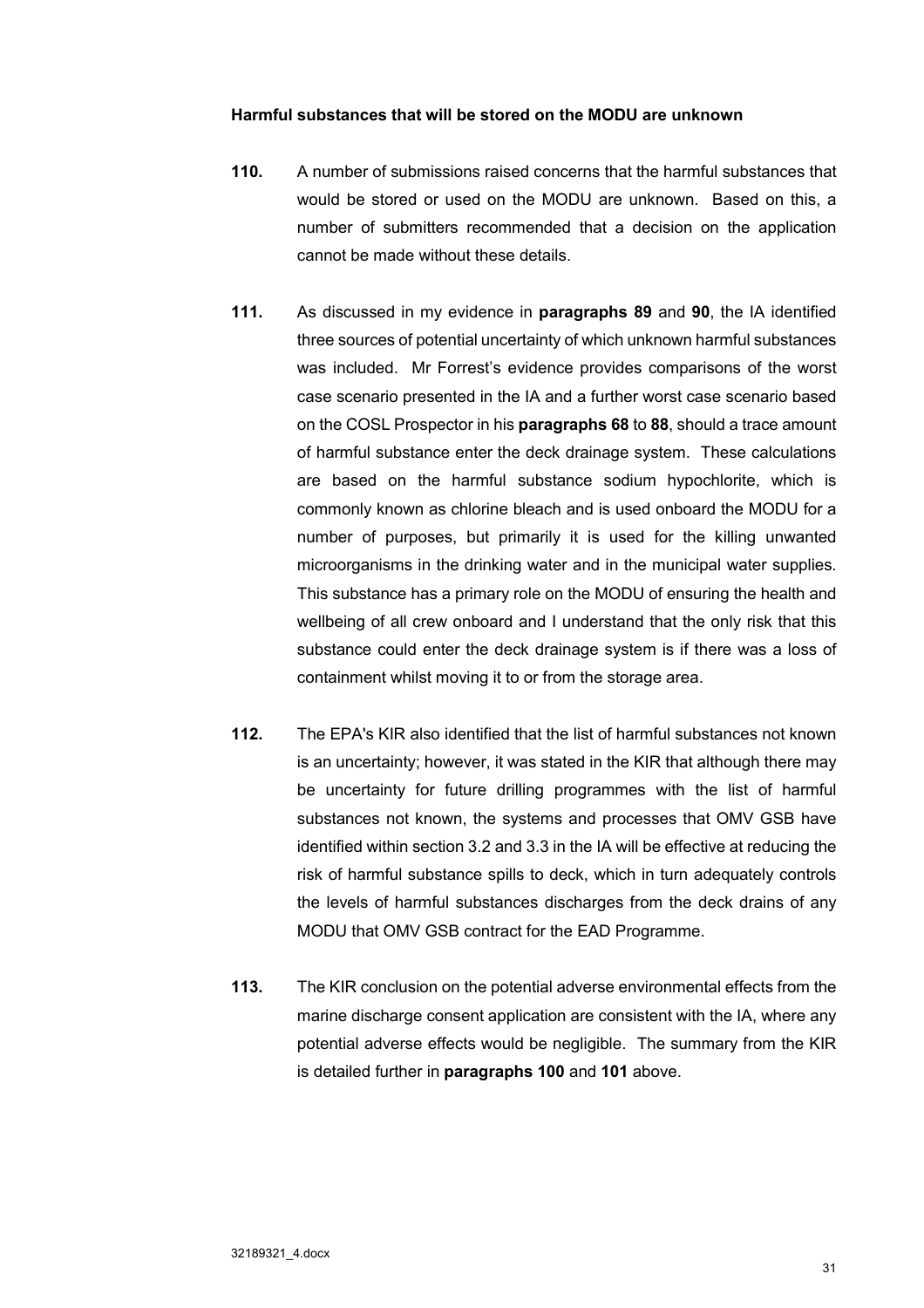## **Cumulative effects**

**114.** I discussed possible cumulative effects at **paragraphs 46** to **48** above. As set out above, I consider the potential for any cumulative effects to occur to be negligible.

### **Consent conditions**

- **115.** Of the 266 submissions received, only two submissions were received that made any reference to conditions. These two submissions were addressed in the EPA Conditions Report as discussed in **paragraph 104** and I will not repeat another assessment of the proposed consent conditions in these submissions. I agree with the assessment and conclusions made in the EPA Conditions Report.
- **116.** The EPA Conditions Report identified five additional conditions for inclusion into the OMV GSB suite of conditions, namely:
	- (a) a lapse date if the consent is not given effect to;
	- (b) notification of spills;
	- (c) in the event of a spill liaise with EPA to determine whether monitoring and remediation is required;
	- (d) review of consent conditions; and
	- (e) an amendment to the conditions regarding the duty to inform all personnel involved in exercising the consent of the obligations on the consent holder to brief all personnel in undertaking any of the activities authorised.
- **117.** As discussed in **paragraph** Error! Reference source not found., the proposed inclusion of the review period should not be included as a numbered condition due to the fact that the condition does not relate to something that OMV GSB can comply with. However, in my opinion, the remaining four conditions (a, b, c, and e) are a reasonable inclusion to the final set of conditions should the DMC grant this application.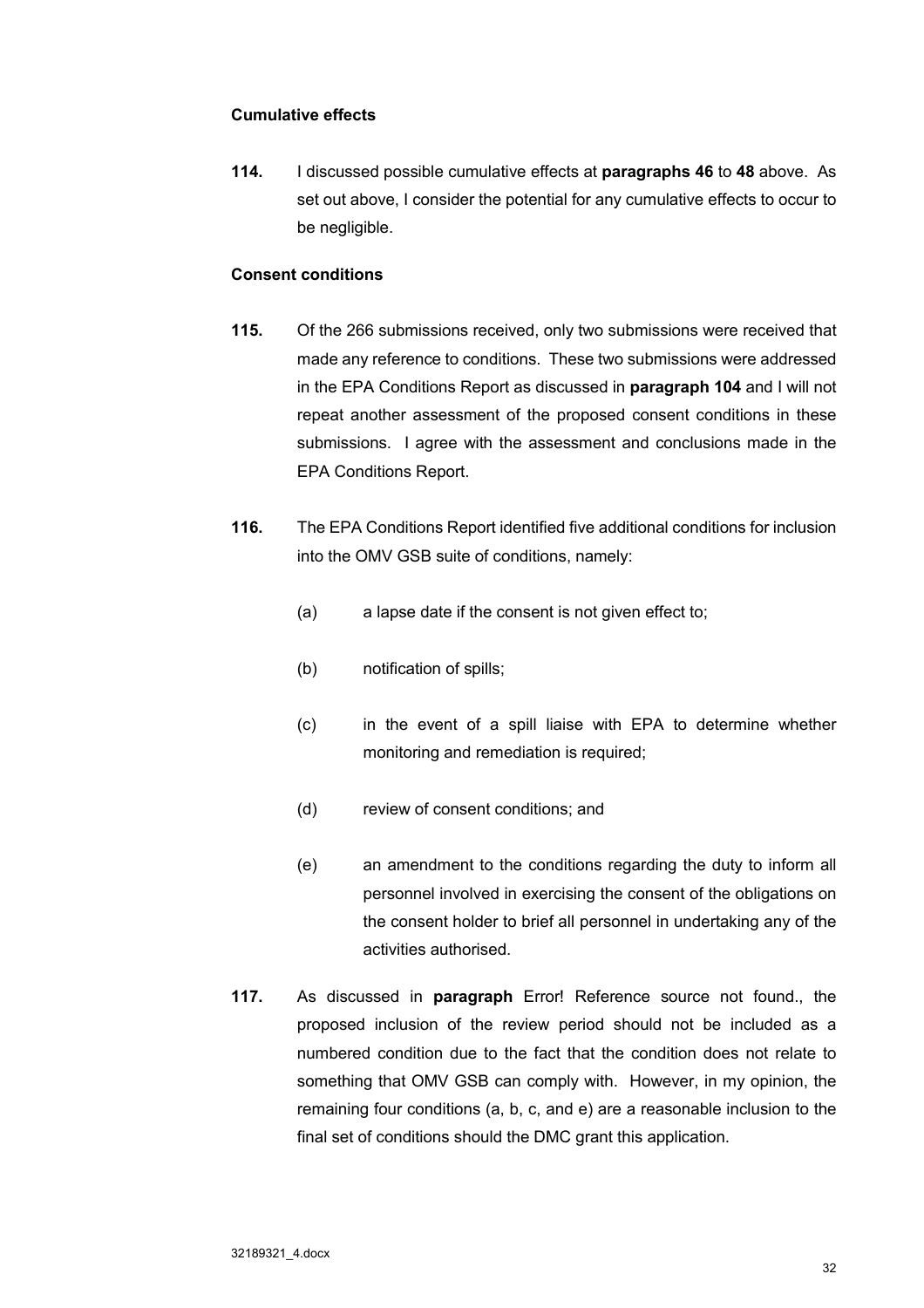**118.** The EPA Conditions Report concluded that, should the marine discharge consent application be granted, then the conditions, with the inclusions listed above (**paragraph 115**) are appropriate to ensure that any effects of the proposal are avoided, remedies or mitigated. I also agree with this conclusion of the EPA Conditions Report.

### **Biodiversity**

- **119.** A large number of submissions raised concerns around biodiversity, it was either specifically mentioned, by itself, or concerns around threats to biodiversity or a need to protect biodiversity were raised. A large number of submissions raised concerns around the marine environment which were also associated with biodiversity so I have addressed them all here as well. The concerns raised that had a common theme are listed below:
	- (a) risks to wildlife;
	- (b) threatened wildlife:
	- (c) threatened marine species;
	- (d) harm to the natural environment;
	- (e) protected species;
	- (f) species of conservation value; and
	- (g) valued marine species.
- **120.** In section 4 of the IA, an extensive summary was undertaken on the existing environment within the GSB, which included the physical environment, biological environment and sensitive environments, so that all of the surrounding receptors and potential sensitivities were known, for consideration and incorporation into the ERA process. This information on the existing environment was then incorporated into the ERA process in section 7 of the IA. This is further described **paragraphs 50** to **54** above in relation to protection of biological diversity and integrity of marine species, ecosystems and processes.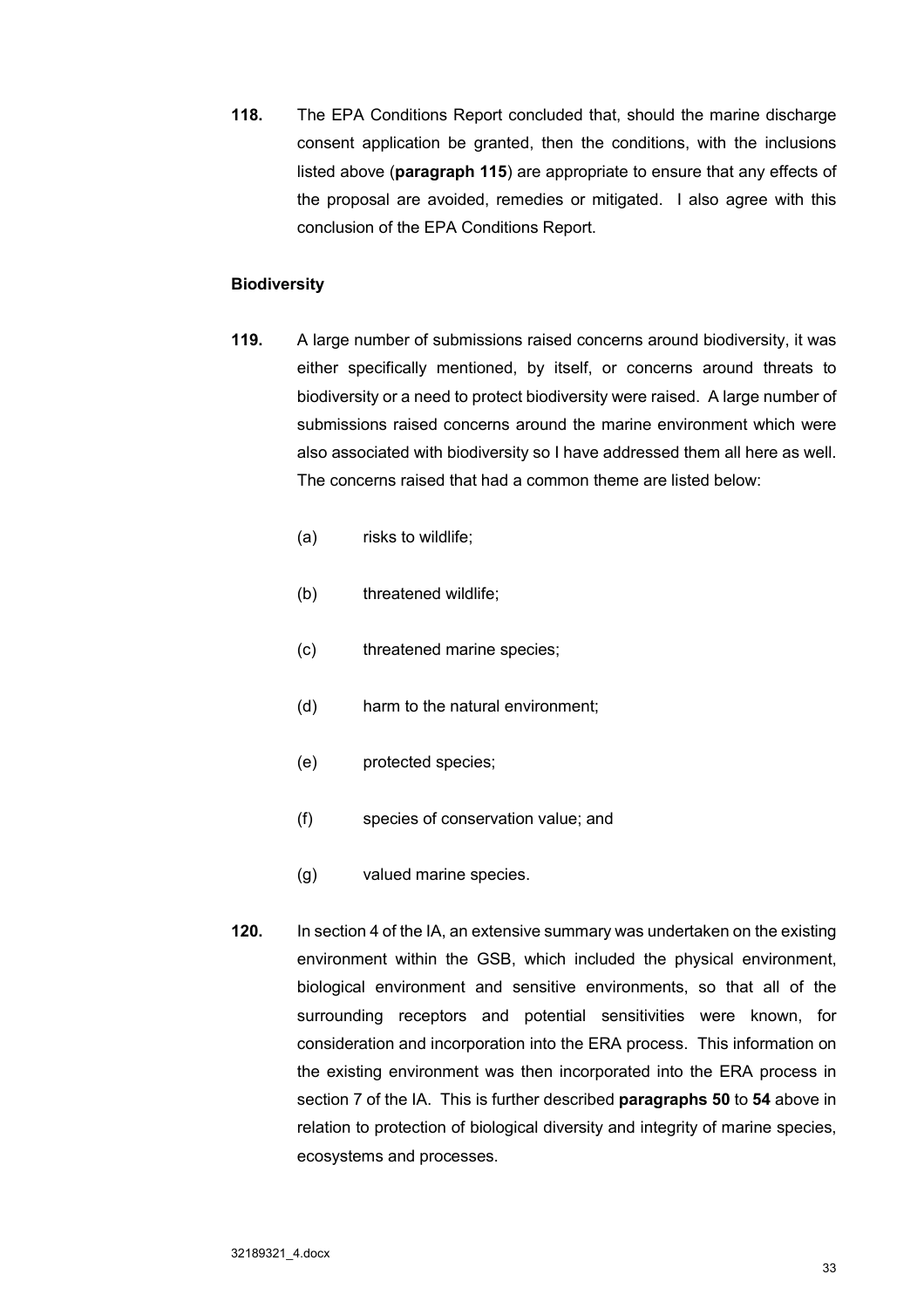**121.** Consideration throughout the IA was given to species that are rare, protected, threatened or of significant value, and this is discussed in my evidence at **paragraphs 55** to **61**.

#### **Human health**

**122.** There were submissions which raised concerns over human health, and both human health and marine life along the coast line. I discuss my assessment of the potential effects on human health at **paragraphs 82** to **86** above. This discussion is also relevant to the concern regarding marine life along the coast line, which is located a significant distance inshore of the AOI and the proposed well locations (see distances in **paragraph 124**).

### **Effects on fisheries**

**123.** Concerns were raised about negative effects from the discharge consent application on fisheries. I have discussed potential effects on fisheries in **paragraphs 39** to **42** and **86** in relation to the marine discharge consent application and a fisheries assessment was undertaken to gain a further understanding of the fishing effort which takes place in the AOI. In addition, with the 200 m zone of influence, and concentrations expected to be below PNEC beyond this zone of influence, there is not expected to be any recreational fisheries influenced by any discharges should they occur, especially given the water depth of 1,325 m at the Tāwhaki-1 well location.

### **Ecotourism**

- **124.** Submissions raised concerns over ecotourism and the impact the marine discharge consent application would have on this tourism industry. Ecotourism was not assessed as part of the application, as tourism operations in the Otago and Southland regions are limited to locations within the CMA.
- **125.** The AOI is located 24 km offshore from the CMA, and the Tāwhaki-1 exploration well is located 124 km offshore from the CMA. With a 200 m zone of influence, if any harmful substance discharge occurs from the deck drains, there is no possibility that the effects will reach the CMA. As a result,